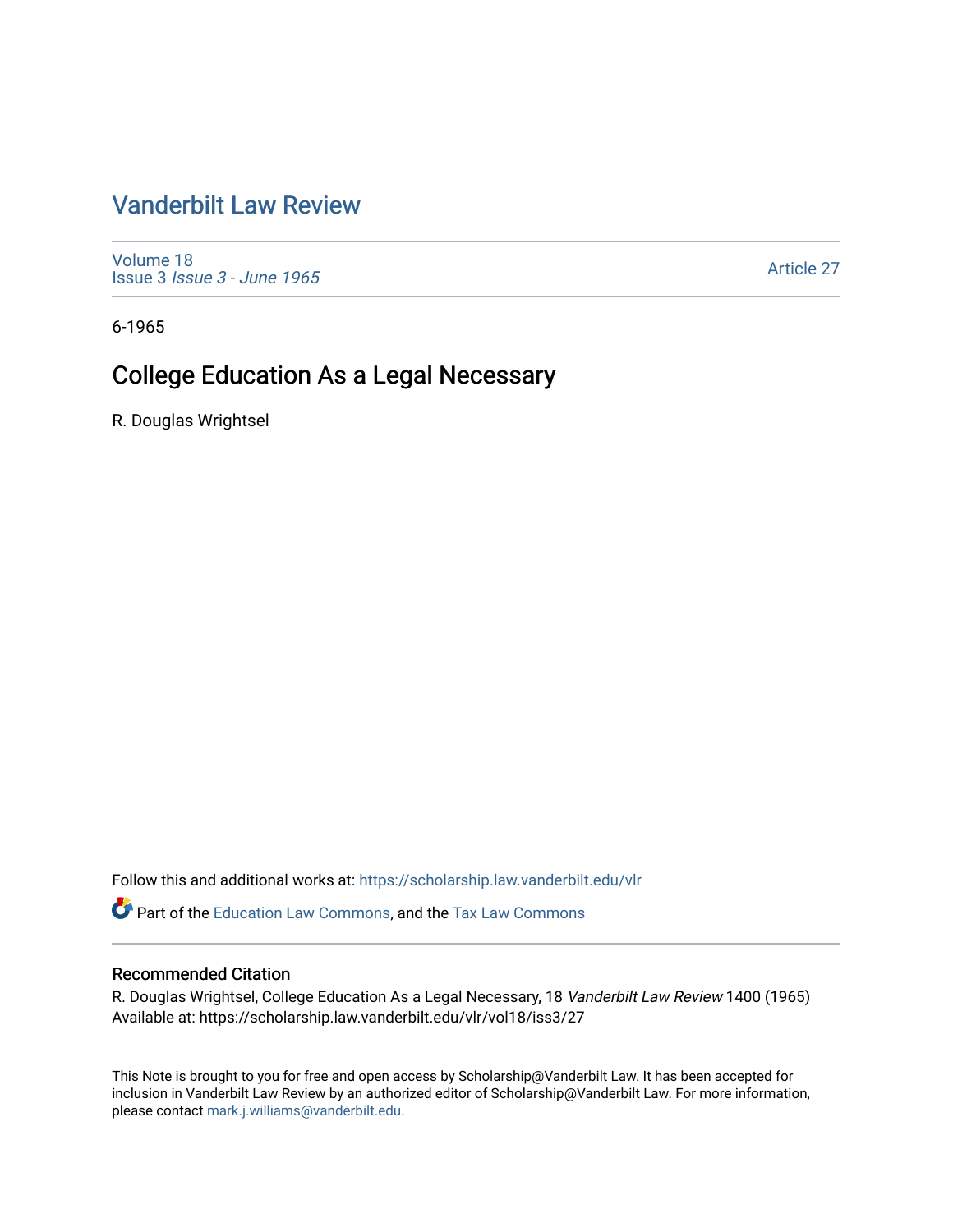# **College Education As a Legal Necessary**

### I. **SCOPE**

This note seeks to determine whether a college education is a legal necessary, or perhaps it would be better to say for what purposes it may be necessary. Then we shall consider what consequences may flow from calling it a necessary, and how intelligent legal planning can achieve the most favorable consequences. Controversy over whether a college education is a necessary has centered primarily in two areas. The first major area is the divorce situation in which the court is petitioned to include in the support decree a sum for the college education of the child. The second area involves suits against minors to enforce their contractual obligations for advanced education. In either of these two litigational settings, if the court finds that a college education is a necessary then it will impose upon the parents have a legal obligation to provide their children with necessaries. In addition, in the event that a determination is made that a legal obligation exists on the part of the parents, various tax conunder what circumstances, if any, a college education is a necessary, will investigate several relevant, and possible common, tax consequences resulting from the creation of the legal obligation. Finally, the note will conclude with-a brief examination of the actions available to enforce an existent obligation to supply a college education.

### **II.** Is **A COLLEGE EDUCATION A NECESSARY?**

The answer to the query whether a college education is a necessary which parents<sup>1</sup> have a legal duty to provide for their children<sup>2</sup> will differ somewhat from state to state. Two situations must be distinguished. There appears to be no state which imposes such a duty-

2. As will be seen **by** some of the cases, the problem also arises as to other types of educational training. When the term college education is hereafter used, it is meant to include consideration of such things as vocational training, professional education, and training in particular arts.

**<sup>1.</sup> It** is common for the duty of support to be said to be that of the father, so the use of the word parent commonly has reference to that fact. But should the father for some reason be unable to perform this duty, it is quite likely that the mother will then be required to furnish the support, so parent would in that sense refer to the mother. Dependent upon the applicable state statute, it may be provided, in effect, that the father is primarily liable and the mother is secondarily liable. Hereinafter, reference to the father's obligation is meant to be that of the parent who has the responsibility for support. See CONN. GEN. STAT. ANN. § 46-10 (1958); NEB. REV. **STAT. §** 42-201 **(1960);** W. **VA. CODE ANN. §** 4752 **(1961).**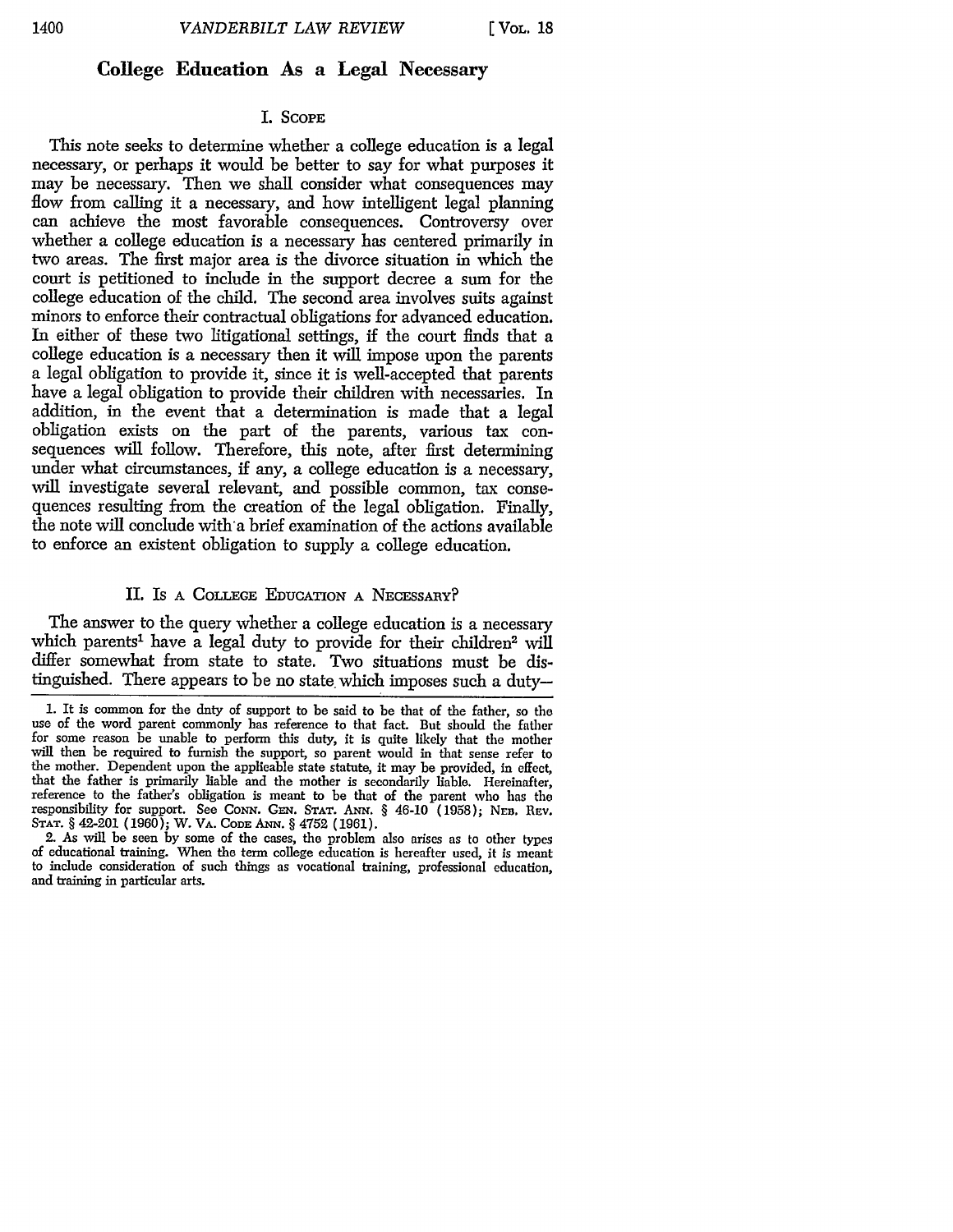$\tilde{\zeta}$ 

at least no legally enforceable duty-on a parent when the parents and children are living together.<sup>3</sup> If the parents, however, are divorced many states then take the position that under certain circumstances such a duty exists, which duty is consequently enforced in the form of a divorce decree ordering the father to provide sufficient funds for child support to permit the child to obtain a college education.4 A brief historical examination of the common law position on a parent's duty to support his children provides a framework for a consideration of the law as it exists today, and as it may be expected to evolve.

The common law has long recognized that a man has a duty to support and maintain his family; this duty has been codified into the statutes of the various states.<sup>5</sup> A primary element of such duty is the recognition that a child needs and is entitled to receive some education. Indeed Blackstone long ago recognized the need for education: "The last duty of parents to their children is that of giving them an education suitable to their station in life: a duty pointed out by reason, and of far the greatest importance of any."6

Just what is the nature and extent of the common law support duty? The judicial language frequently employed in reference to a parent's duty of support is that he must provide his children with the bare necessities of life-commonly said to include food, shelter, clothing, medical attention, and education.7 As the nation's basic standard of living is raised the law can be expected to recognize a broadening of the concept of necessaries and a corresponding expansion of the parental duty of support. With particular reference to education, the importance of the support duty to provide a grammar school education has been given emphasis by the enactment of compulsory school attendance laws.<sup>8</sup> Here, then, in statutory form is recognition that a

4. The first case of record appears to be Esteb v. Esteb, 138 Wash. 174, 244 Pac. 264 (1926). Other cases seeming to strongly indorse the duty as laid down in the *Esteb* case are: Hale v. Hale, 55 Cal. App. 2d 879, 132 P.2d 67 (1942); Titus v. Titus, **311** Mich. 434, 18 N.W.2d 883 (1945); Pass v. Pass, 238 Miss. 449, 118 So. 2d **769** (1960); Payette v. Payette, 85 N.H. 297, 157 Atl. 531 (1931); Jackman v. Short, **165** Ore. 626, **109** P.2d 860 (1941).

The usual procedure for accomplishing this is by reopening the case at a later date for amendment of the decree, and not by inclusion in the original decree.

*5. E.g.,* Omo BEv. CoDE *ANN.* § 3103.33 (Baldwin 1964).

**6. 1 BLACKSTONE, COMMENTARIES 450.** 

**7.** 39 Am. **Jun.** *Parent and Child* § 37 (1942).

8. E.g., Orno REV. CODE ANN. § 3321.04 (Baldwin 1964).

**<sup>3.</sup>** But note the interesting statutory language found in R.I. **GEN.** LAws **ANN.** § 33- 15-1 (1956): "To the extent that any such minor child has property or an estate of his or her own, or that there is income or principal of any trust for his or her benefit, which may be used to provide such child with an education in a college, university, or private school, such natural guardians shall not be obligated either jointly or separately to provide such an education. The foregoing sentence shall not be deemed to create by implication any obligation to provide such an education where none would otherwise exist...."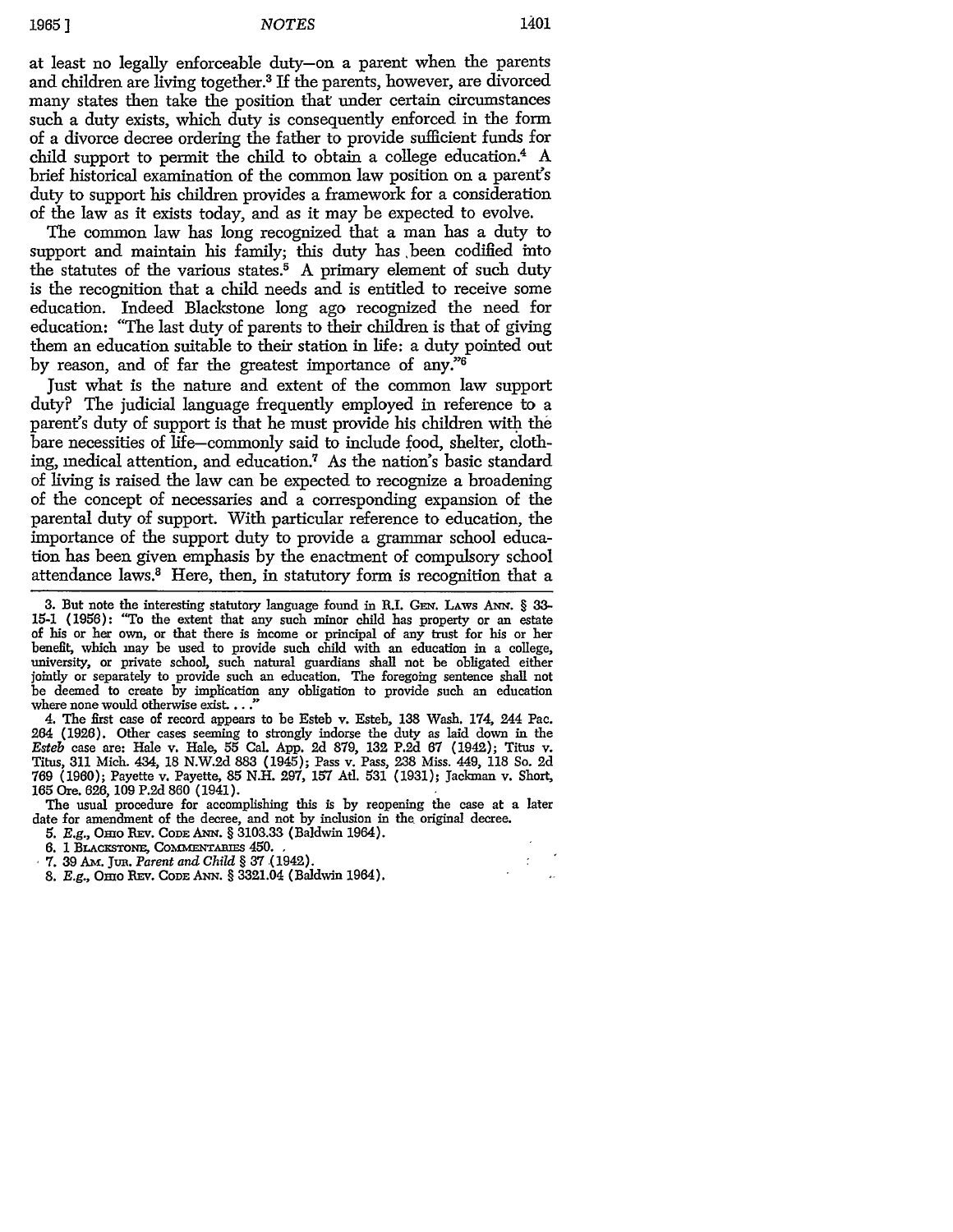grammar school education is so important for all children that the law will require parents to send their children to school.

However, the law has generally recognized that the parents' duty to provide their children with necessaries is in large measure a discretionary matter, with the discretion being entrusted to the parents. Obviously, the compulsory school attendance laws constitute a limiting exception to parental discretion. Thus, it seems accurate to conclude that in the normal family situation parents have a duty to adequately support and provide for their children, although this duty in most instances will not be legally enforceable.

The law further recognizes that even though the marital relationship is dissolved or disrupted the parental duty of support nevertheless continues (in fact, as we shall sce, it may even increase),<sup>9</sup> although when disruption of the marital state occurs the discretion as to the proper exercise of the duty passes from the parents to the court.<sup>10</sup> In turn, the courts will often, as a matter of course, give such discretion to the mother, or whoever else obtains custody of the child, and the courts will then give legal sanction to the mother's exercise of this discretion.<sup>11</sup> The continuation of the support duty beyond the termination of the marital relationship is both necessary<br>and just, for the child's needs continue even if the parcnts separate,<br>and the parents should not be able to shun their responsibilities<br>toward either th or divorced.

Presently, while no courts have seen fit to inquire into the parents' exercise of discretion as to whether their children should have a college education as long as the marital relationship remains intact, the interruption or cessation of this relationship has prompted many courts to exercise their discretion and provide in the divorce decree, usually by amendment of the original decree upon motion by the mother,<sup>12</sup> that the father must provide the children with a college education.

The historic judicial breakthrough in this area was *Esteb v. Esteb,13* decided in 1926. The Washington Supreme Court, while recognizing that a divorced father has a duty to provide his child only with

<sup>9.</sup> See note 13 *infra* and accompanying text.

**<sup>10.</sup>** Professor Madden has pointed out the duty of a father to educate his child. As is the case with the providing of all necessaries, the father as head of the household has wide discretion, but when he deserts, or is divorced and loses custody of the child, then this discretion passes to the court. MADDEN, DOMESTIC RELATIONS *§* **113** (1931).

**<sup>11.</sup>** Esteb v. Esteb, *supra* note 4.

<sup>12.</sup> See authorities cited note 4 *supra.*

**<sup>13. 138</sup>** Wash. 174, 244 Pac. 264 (1926). This case, in the writer's opinion, is a leading case not just because it was the first such decision, but also because it is a well-reasoned opinion.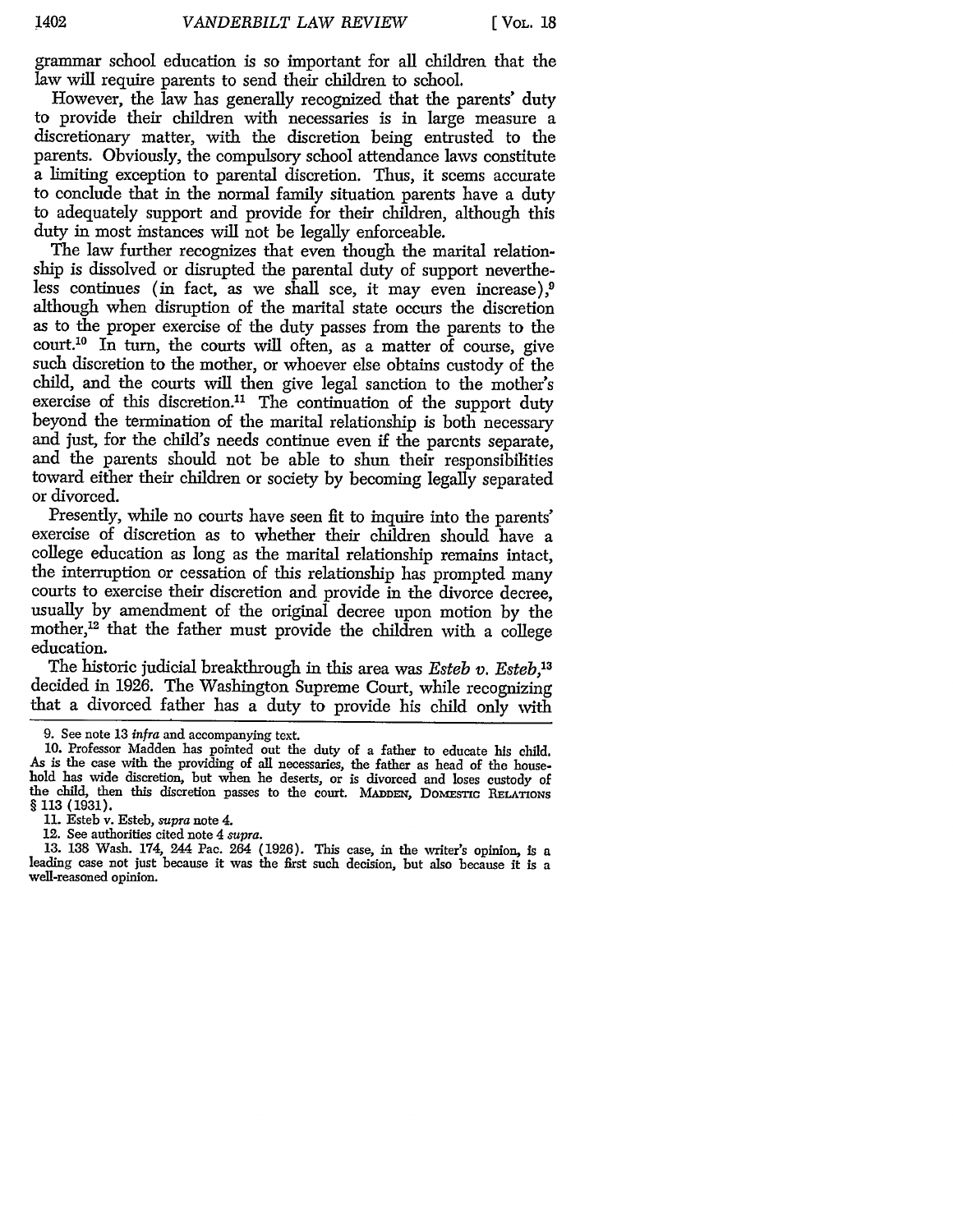#### *NOTES*

1403

necessaries, went on to hold that some kind of an education is a necessary, the particular kind and amount of education being relative to the father's station in life and to the child's intellectual capabilities. The court in that case said that the mother, having custody of the child, had the discretion to determine the proper education necessary for the child. The father was ordered to provide the college education for his child; and in so doing the court considered the father's stable financial situation as well as the child's proven genius. It is now clear that this case represented the beginning of a major change in legal thinking.

This early decision has been followed in many states where the domestic relations courts have, on motion and hearing, amended the divorce decrees to include a provision for the college education of the minor child.14 Almost all courts now recognize that the duty exists if the circumstances indicate that the father is financially able to provide the necessary funds and the child is intellectually capable of profiting from a college education. A recent decision in which the relevant factors were discussed and the duty found to exist is *Pass v. Pass.5* Here the mother petitioned the court to modify the divorce decree to allow the child to receive funds from the father to attend college. In permitting the modification of the decree, the court noted the

14. While most cases in which the duty has not been found to exist can be reconciled with the majority trend because of the particular circumstances of the case, *e.g.,* Golay v. Golay, 35 Wash. 2d 122, 210 **P.2d** 1022 (1949); Peck v. Peck, **272** Wis. 466, 76 N.W.2d 316 (1956), a few cases seem to have rejected the idea that any duty on the part of the divorced father exists under any circumstances. Haag v. Haag, 240 Ind. 291, **163** N.E.2d 243 (1959); Morris v. Morris, **92** Ind. App. 65, **171** N.E. 386 (1930); Mitchell v. Mitchell, **81** Ohio L. Abs. 88, **15&** N.E.2d 546 (Ct. App. 1959); Commonwealth v. Martin, 196 Pa. Super. 355, **175** A.2d 138 (1961); Commonwealth v. Wingert, **173** Pa. Super. 613, 98 A.2d 203 (1953). However, the above cited Ohio case does not accurately reflect the present status of the law in that state, and Pennsylvania may be in the process of changing its law. For comment on the law in these jurisdictions, see note 16 *infra.*

While any compilation and classification of decisions on a point of law is dangerous because of the possibility of inadvertently omitting cases or the problem of properly categorizing decisions that are unclear in language and which turn on particular factual situations, it may be a worthwhile risk in this instance inasmuch as no such attempted compilation has been brought to the writer's attention. For cases in which the father was ordered to furnish support for a college education, see Wells v. Wells, **230** Ala. 430, 161 So. 794 (1935); Hale v. Hale, 55 Cal. App. 2d 879, 132 **P.2d** 67 (1942); O'Berry v. O'Berry, 36 **Ill.** App. 163, **183** N.E.2d 539 (1962); Hart v. Hart, 239 Iowa 142, 30 N.W.2d **748** (1948); Titus v. Titus, 311 Mich. 434, 18 N.W.2d 883 (1945); Pass v. Pass, *supra* note 4; Refer v. Refer, 102 Mont. 121, 56 **P.2d** 750 (1936); Payette v. Payette, *supra* note 4; O'Brien v. Springer, 202 Misc. 210, **107** N.Y.S.2d **631** (Sup. Ct. 1951) (citing to another New York decision); Herbert v. Herbert, 198 Misc. 515, 98 N.Y.S.2d 846 (Sup. Ct. 1950); Mitchell v. Mitchell, 170 Ohio St. 507, **166** N.E.2d 396 (1960); Jackman v. Short, **165** Ore. 626, **109** P.2d **860** (1941); Atchley v. Atchley, **29** Tenn. App. 124, 194 S.W.2d 252 (E.S. 1945); Esteb v. Esteb, *supra* note 4.

15. **238** Miss. 449, 118 So. **2d** 769 (1960).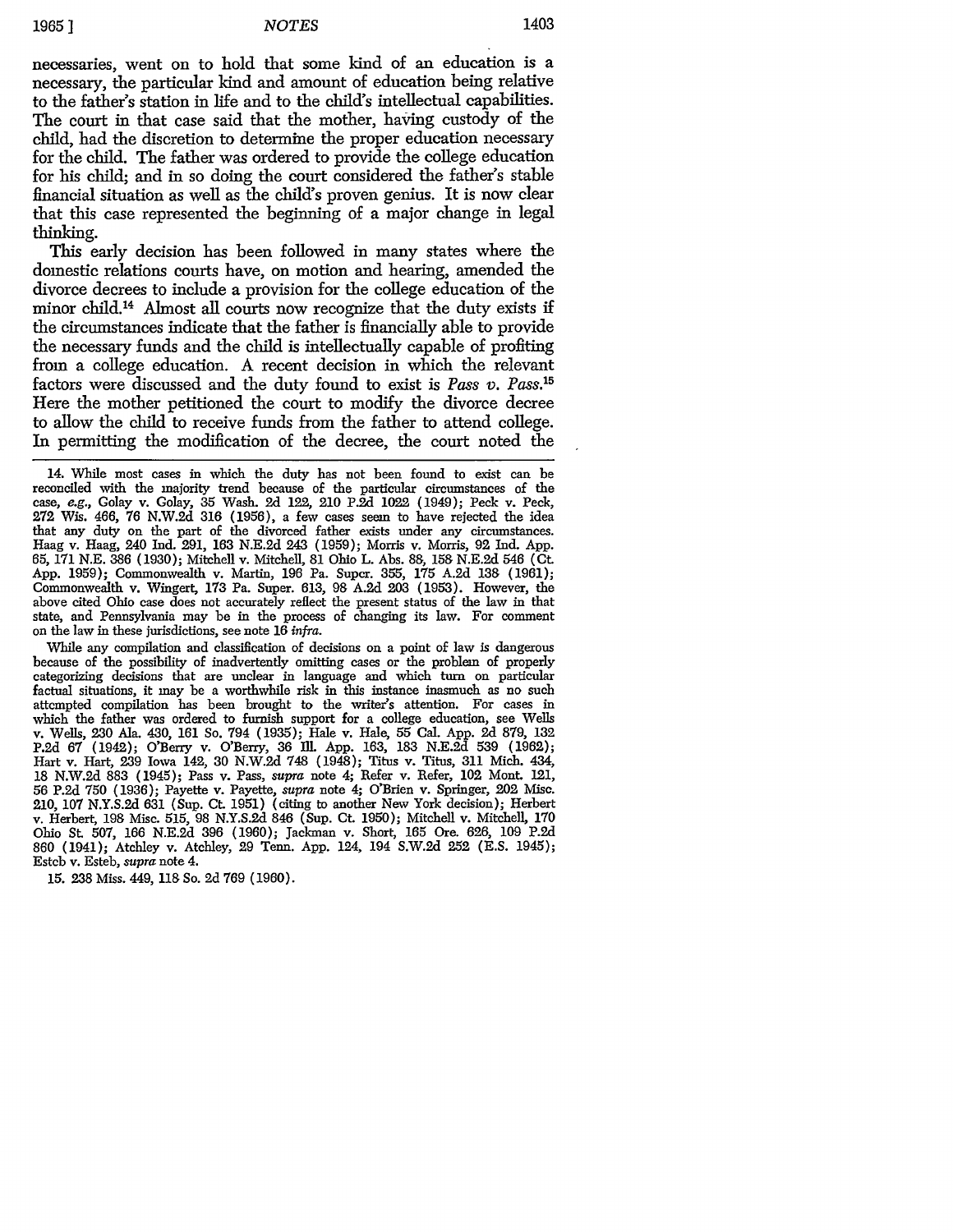child's proven scholastic abilities as well as her great desire to obtain a college education. These favorable attributes of the child, taken in conjunction with the father's substantial income from a pension and a farm which he owned and his overall satisfactory financial position, were enough to charge the father with the duty. The court went on to point out that a college education was necessary for the child to properly discharge her responsibilities as a citizen of the state because of the present emphasis society places upon advanced educational training.

While two courts have expressly stated that in the absence of a binding support contract the father has no such duty,16 these cases are in the distinct minority. Even in those cases in which the courts have not recognized the existence of such a duty, there has been either an indication in positive language that under different circumstances the duty might be found to exist, or sufficient factual differences have existed to limit the holdings so as not to preclude the finding of a duty under differing circumstances in another case. An illustrative case is a recent Wisconsin decision, *Peck v. Peck,17* in which an

Commonvealth v. Martin, *supra* note 14. The status of the law in Pennsylvania, if uncertain, is at least interesting. While the **state's** highest court appears to have been silent on the issue, the language of the intermediate courts suggests a changing view. In one case, the court expressly held that, even though the father was financially well off and the child possessed unusual capabilities, the father had no legal duty to send her to college. Commonwealth v. Wingert, *supra* note 14. Recently in Common- -wealth v. Martin, *supra* note 14, although no duty was found in the absence of a contract, the court's language indicates that the view may change. Also note the concurring opinion which says that the duty should exist when the father has sufficient funds. *But see* Commonwealth v. Howell, 198 Pa. Super. 396, 181 A.2d 903 (1962). Further confusion is added by a dictum in Commonwealth *ex rel.* Ulmer v. Sommerville, 200 Pa. Super. 640, 190 **A.2d** 182 (1963), to the effect that the law of Pennsylvania is that under certain circumstances the duty exists. However, the court had no real basis for this conclusion and may have just wanted to put its own views into the record.

The following are decisions in which courts have refused to order the father to provide child support for a college education: Haag v. Haag, *supra* note 14; Streltwolf v. Streitwolf, 58 N.J. **Eq.** 570, 43 Atl. 940 (1899); Mitchell v. Mitchell, *supra* note 14; Commonwealth v. Martin, *supra* note 14; Golay v. Colay, *supra* note 14; Peck v. Peck, *supra* note 14.

17. **272** Wis. 466, **76** N.W.2d **316** (1956).

<sup>16.</sup> Mitchell v. Mitchell, *supra* note 14. But the present law of Ohio is not correctly represented by this case. A lower court held that the duty of support includes providing necessaries, and that such necessaries include a college education. Calogeras v. Calogeras, 82 Ohio L. Abs. 438, 163 N.E.2d 713 (Juv. Ct. 1959). In addition, the Ohio Supreme Court, in partially reversing Mitchell v. Mitchell, *supra,* has taken a somewhat intermediate position, merely stating that it is not an abuse of discretion for a trial court granting a divorce to award funds for a college education as part of its support decree, while at the same time expressly stating that it was taking no position as to whether the college education was a necessary. Mitchell v. Mitchell, 170 Ohio St. 507, 166 N.E.2d 396 (1960). It is somewhat unfortunate that the Ohio court took this neutral position-it still leaves the status of the law in Ohio very much in doubt.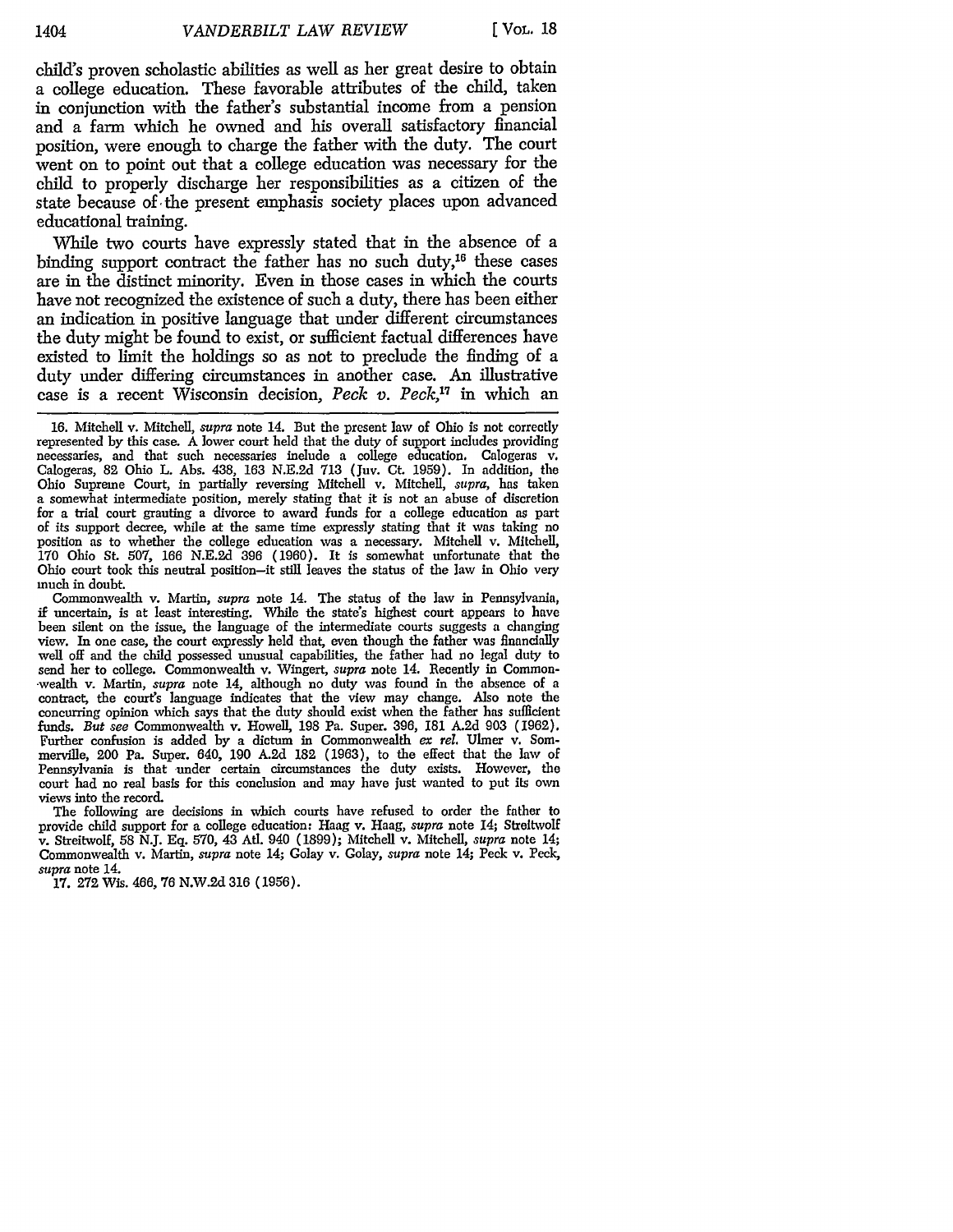19651

1405

 $\sim 10$ 

application for modification of a prior divorce decree to include provision for the child's college education was denied. The precise holding of the court was only that the lower court had not abused its discretion in refusing to modify the prior decree. The court not only refused to say that such a duty could never exist, but even quoted from a prior Wisconsin decision which stated that a financially capable father should provide additional education beyond the high school level for his children if they so desired. But, in contrast to that situation, the court noted that here the father's low income and his outstanding debts combined with his duty to his second wife were such that it was clear he did not have the financial ability to provide any funds for additional child support. Obviously, this case cannot, on its facts and the language of the court, be said to be contrary to the line of decisions represented by the *Esteb* case. Rather, it is entirely consistent with the current trend.

Examining the legal terminology employed by the courts in considering the question, we find that, while the majority of courts have expressly stated that under proper circumstances a college education is a necessary, others have not seen fit to employ the term "necessary," and have merely ruled that the lower court did not abuse its discretion in ordering the father to provide funds for a college education.18 On the other hand, a court may take the position that, even though the parents are separated, the father retains his discretion as to what support is necessary for his child, and the court will not under any circumstances inquire into the exercise of this discretion.<sup>19</sup> A few courts have expressly held that a college education is not a necessary,20 and that it is an abuse of discretion for the lower court to order the father to provide the funds.21

At common law the father's duty of support was generally limited to the period of the child's minority. This is no less true today, and it has been held that the father has no duty to provide college education beyond his child's minority.22 An understandable exception to this rule is generally made in the case of a physically incapacitated child, who, upon reaching majority, is unable to care for himself. In such instances, the parental duty of support, including a provision for college education, may be extended beyond the child's minority;. this certainly seems justified in light of the obvious fact that a physi-

- 19. Streitwolf v. Streitwoif, *supra* note **16.**
- 20. Morris v. Morris, *supra* note 14.<br>
21. Haag v. Haag, *supra* note 14.
- 21. Haag v. Haag, *supra* note 14.

22. Werner v. Werner, 7 N.J. Super, 229, **72** A.2d 894,(1950.). "What age constitutes the end of the period of minority would depend upon the law of the state.

<sup>18.</sup> *E.g.*, Mitchell v. Mitchell, *supra* note 16. However, if a father is under a duty, to provide his children only with necessaries, then **by** implication if he must proyide a college education it is a necessary.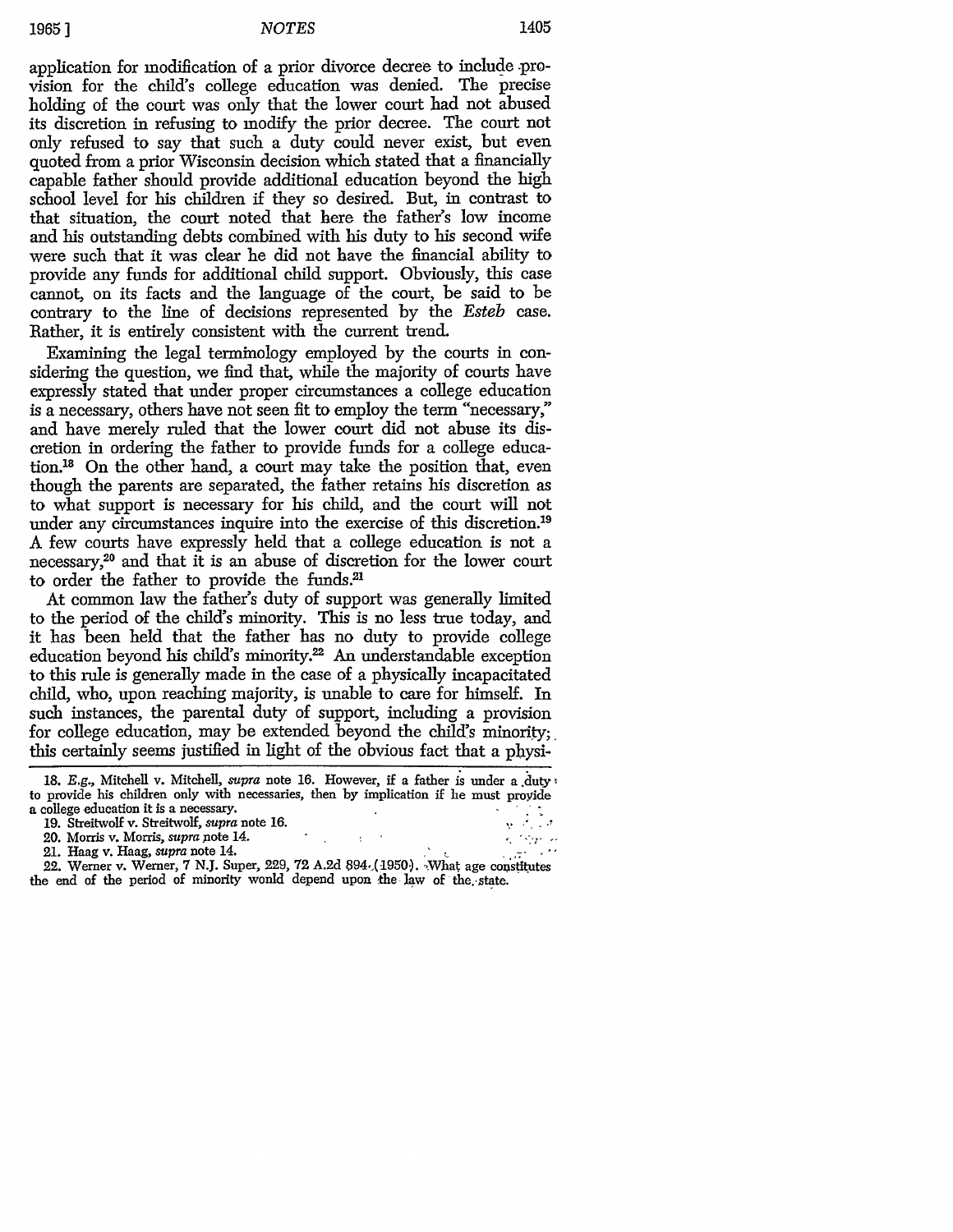cally impaired child's need for a college education may be even greater than that of a normal child.23 Of course, the father's duty may be extended beyond the child's minority by agreement of the parties.<sup>24</sup> From this brief survey of the judicial decisions certain definite

conclusions as to the extent of the parental duty in divorce situations can be drawn, as well as some conclusions as to the underlying reasons for the present trend, and an evaluation of its judicial soundness.

It can safely be concluded that the majority of American jurisdictions find that, under certain circumstances, a college education is a necessary which a divorced father has a legal obligation to provide for his children. The extent of the obligation will be commensurate with the father's station in life, so the courts definitely must, and do, take into consideration the father's financial situation. On the other hand, no matter how wealthy the father may be, if the child has neither the aptitude<sup>25</sup> nor desire for a college education, a court can hardly say that such education is a necessary for the child. At least one court has noted as another relevant factor to be viewed in determining the existence of the duty the background of the mother, mentioning particularly her "superior breeding, intelligence and education.<sup>"26</sup> If the child is self-sustaining, the court may justly find that the father has no duty to provide an education.

In a sense then, a college education certainly is a necessary.<sup>27</sup> Nevertheless, if it is to be termed a necessary, such terminology must be kept in its relative perspective. This proper perspective is vividly demonstrated by the judicially prescribed status of the law in the state of Washington. This state was the first to find a college education to be a necessary;28 but the same court, some years later, emphasizing that characterization as a necessary depends in part upon the father's station in life, held that, because of his inadequate financial position, a divorced father had no obligation to provide his child with a college education.<sup>29</sup>

The courts generally have reached just and reasonable results in

**23.** Strom v. Strom, 13 Ill. App. 2d 354, 142 N.E.2d 172 (1957) (child had polio). 24. Robrock v. Robrock, 167 Ohio St. 479, 150 N.E.2d 421 (1958). This would change somewhat the nature of the duty to that of a contractual obligation enforceable at law.

25. O'Brien v. Springer, 202 Misc. 210, **107 N.Y.2d** 631 (1951) (emphasizing aptitude).

**26.** Herbert v. Herbert, 198 Misc. **515, 517,** 98 N.Y.S.2d 846, **847** (1950).

**27.** Illustrative that calling the education a necessary is merely a vehicle for finding **the** duty is a case where the court found that a college education fit into a statutory provision for additional child support in "exceptional circumstances." Herbert v. Herbert, supra note 14.

28.,Esteb **v.** Esteb, supra note 14.

29. Colay v. Gblay, supra note **14.**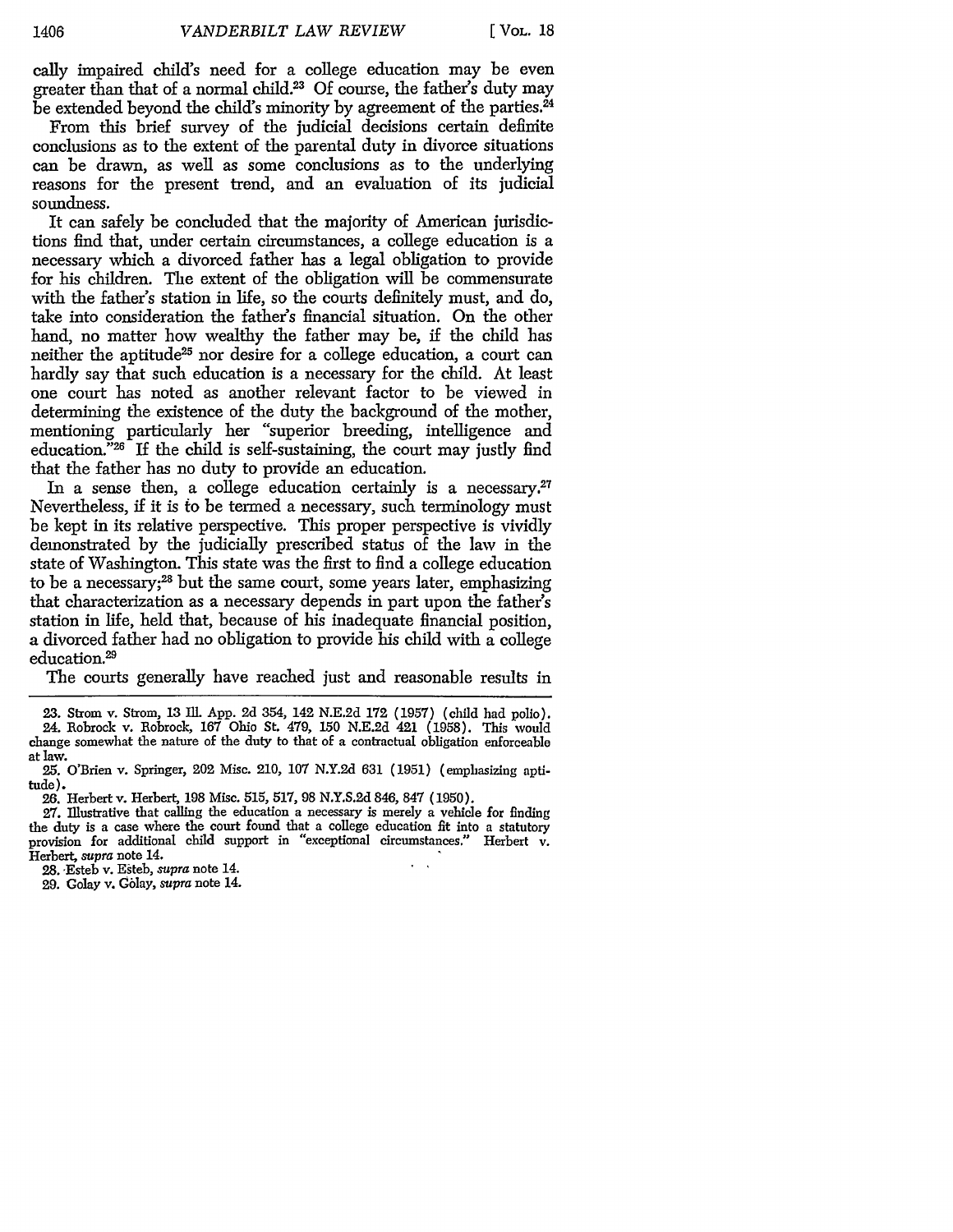the divorce situations, but further reform needs to be briefly considered. The law now recognizes the needs of the child whose parents are separated, but what of the child whose family is intact, or whose mother or father has died? His need for a college education may be no less, his capacity may be as great, and his parent's or parents' financial capabilities equally sufficient. Should his opportunity for a college education depend upon whether his parents obtain a legal separation or divorce? Granted that these are all equities in favor of the child, they are not the only factors to be considered. The law, and perhaps justly so, has been reluctant to take sides in family disputes (e.g., parental immunity from tort liability to their children). The present trend, however, is toward a breaking down of intra-family immunities from suit. Nevertheless, the policy against judicial interference with parental authority continues to command considerable respect. The need for the law to intervene may actually be so slight as to be unjustified, for it appears that in most cases where a capable child wants to go to college his parents will send him even if they have to borrow money to do so.<sup>30</sup> In addition, for the prospective student whose parents either refuse or are unable to finance his education, a wealth of scholarships, student loans, and part time work are available to provide assistance, adding credence to the adage that anyone who wants a college education can get it if he has the attitude and aptitude. All these arguments considered, nevertheless, the possibility exists that sooner or later some state will enact a compulsory college school attendance law. Such a law is, of course, contingent upon a number of factors, including more and better educational facilities and instructors, additional available financial aid, and better equipped vocational schools, but it remains as a distinct possibility for future generations, if not for our own.

#### III. CONTRACTS BY A MINOR

Another situation in which the issue of whether college education is a necessary has been raised involves the enforceability of minors' contracts for college education.<sup>31</sup> If a college education is a necessary, then any contract for such education entered into by the minor child will be enforceable against the child, and also against the parent<sup>32</sup> who has the legal obligation to support the child and provide him with the necessities of life.

After first briefly considering the status of minors' contracts in

**<sup>30.</sup>** Even if the obligation exists, the child might be denied standing to maintain an action to enforce it. See note 104 *infra* and accompanying text (remedies).

**<sup>31.</sup>** Howard, *Is a College Education a Legal Necessity?,* 34 Omo *BAR* **295** (1961). **32.** *E.g.,* Porter v. Powell, 79 Iowa 151, 44 N.W. **295 (1890).**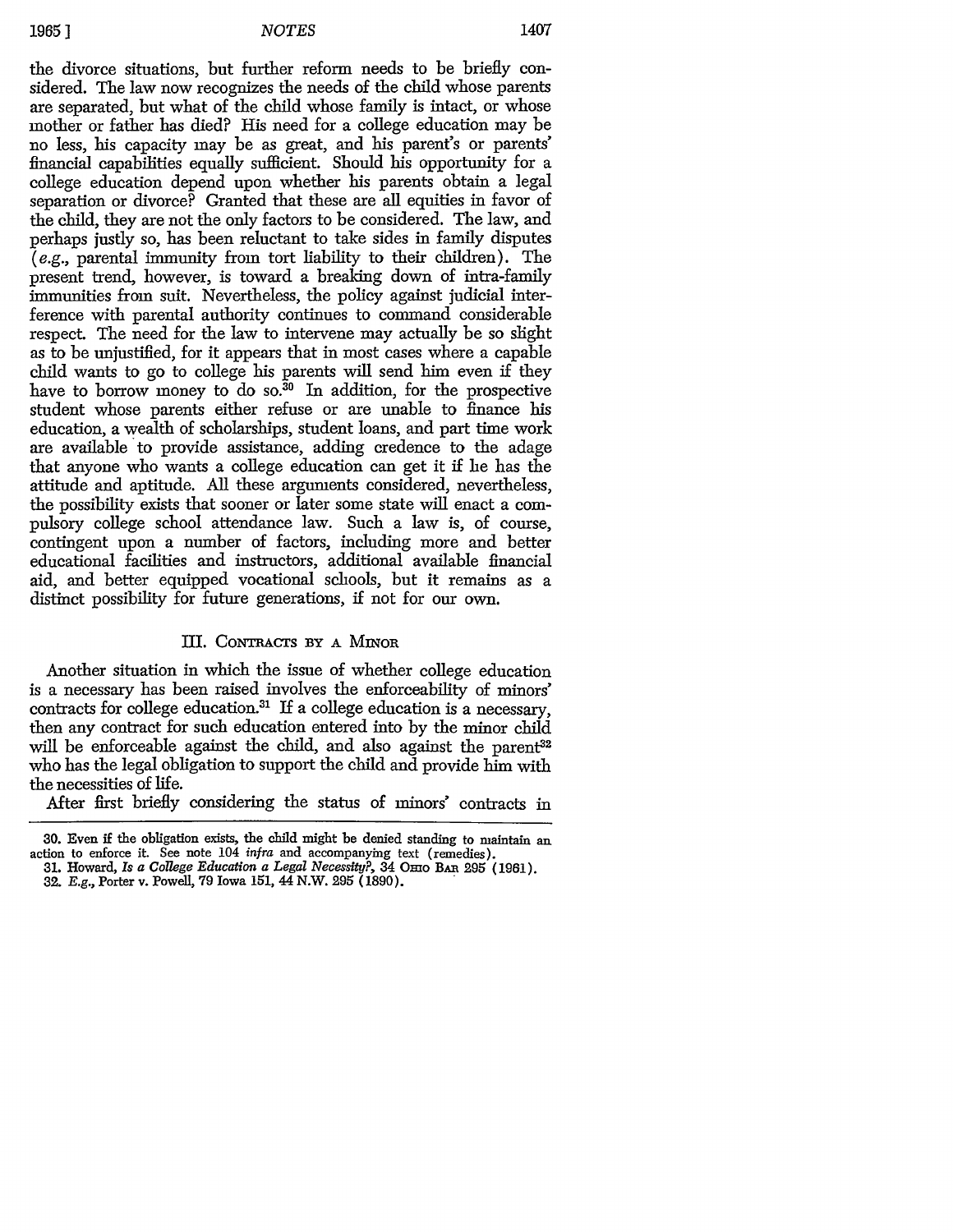general, we will then consider specifically the extent of the parents' obligation by examining the case law upon minors' contractual obligations for higher education.

The general rule is, with some exceptions, that a minor may at his election void contracts to which he is a party.<sup>33</sup> One of these exceptions is that a contract for necessaries will not be voidable at the election of the minor.<sup>34</sup> Necessaries for which minors may bind themselves to pay the reasonable value thereof include, as basic minimums for all children, such things as food, clothing, and shelter,<sup>35</sup> similar to the necessaries which parents have a duty to provide. Other items may be necessaries depending upon circumstances. For example, where it was clearly indicated that serious physical pain and suffering would result to a minor unless his tooth was extracted, dental services provided the minor constituted a necessary for which the minor was legally bound to pay.<sup>36</sup>

One leading case in which the issue of whether a minor child would be held to his contract for a college education is the *Middlebury College case.*<sup>37</sup> In that early case, the court refused to hold a minor liable for the expenses he incurred at college, basing its decision on the theory that the contract between the college and the minor was not for a necessary, and therefore was voidable at the election of the minor. The court reasoned that although a higher education was a source of some pride and not without its utility, still, it was something which most persons went through life without, and clearly was not a necessary within the legal meaning of the word. This case represents one end of the spectrum-the extreme that as a matter of law a college education is not a necessary.

In examining the other cases on this point, it is difficult to formulate any simple conclusion. While in several of the cases the minor did not, technically speaking, contract for a college education, there is a definite analogy, for the training sought was either in addition to or beyond that obtained at the high school level.38 In most instances, the courts have stated that the question must be determined by examining

<sup>33.</sup> See, e.g., Crandall v. Coyne Elec. School, Inc., **256** Inl. App. **322** (1930), where a minor brought suit to rescind the contract.

<sup>34.</sup> McLean v. Jackson, 12 Ga. App. 51, 76 S.E. 792 (1912).

*<sup>35.</sup> Ibid.* **36.** *Ibid.*

<sup>37.</sup> Middlebury College v. Chandler, 16 Vt. 683, 42 *Am.* Dec. 537 (1844).

<sup>38.</sup> Mauldin v. Southern Shorthand & Business Univ., 126 Ga. 681, 55 S.E. **922** (1906) (course in stenography); Adamovski v. Curtiss-Wright Flying Serv., Inc., 300 Mass. 281, 15 N.E.2d 467 (1938) (instruction in aviation); Nielson v. International Textbook Co., 106 Me. 104, 75 Ad. 330 (1909) (course in electrical engineering); Icoinco v.- Haymes, 191 Misc. 311, **77** N.Y.S. 2d **316** (Sup. Ct. 1948) (voice lessons). **Sales Street**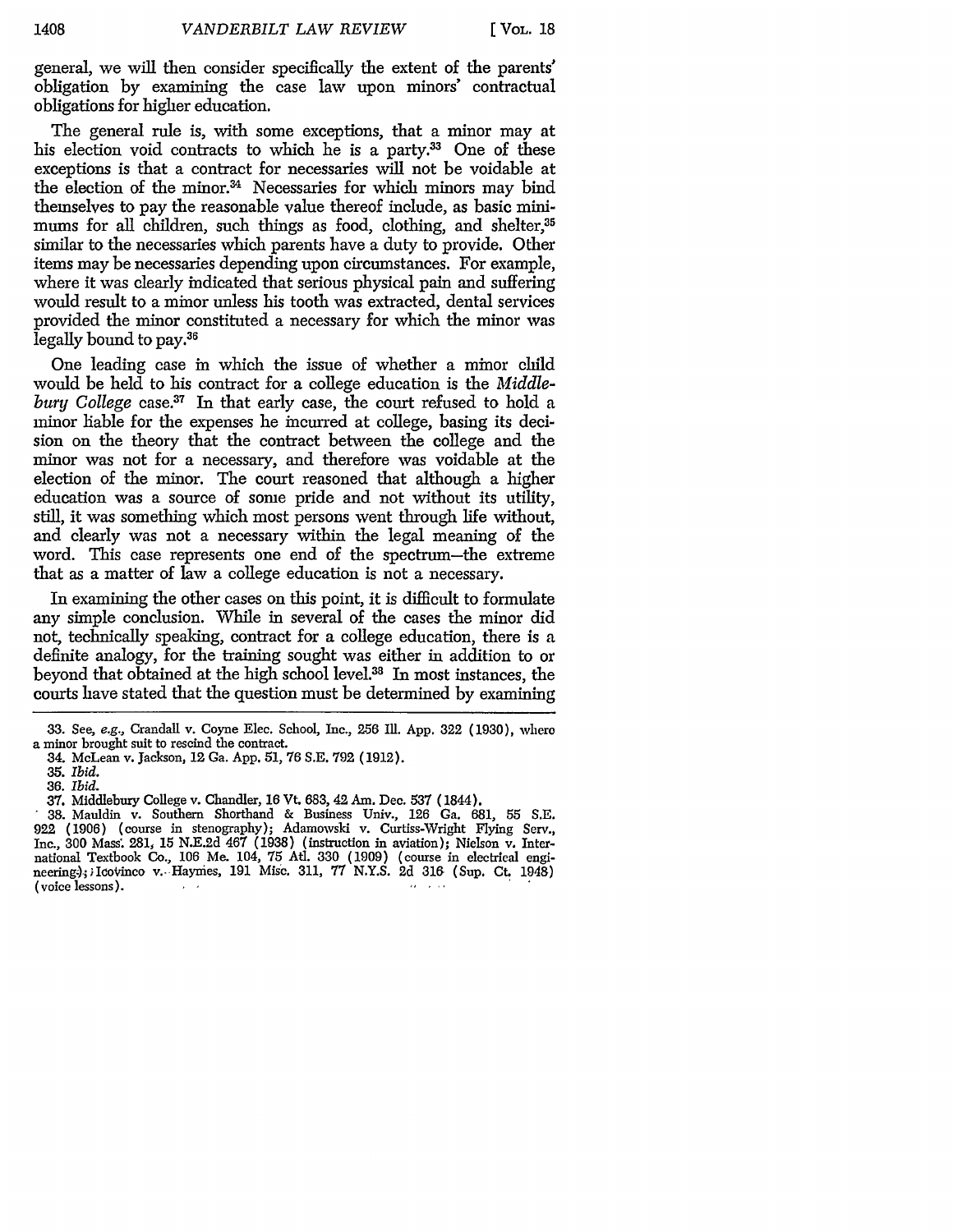the particular circumstances,<sup>39</sup> and several decisions have stated that it was a jury issue.4° In this regard the language from one early decision is pecularily worth quoting:

It is practically impossible to lay down any general definition of the term necessaries which will be applicable in all cases. That which is luxury to-day may become a necessity to-morrow. What is deemed necessaries for one person may not be for another. The question depends largely upon the rank, social position of the infant, or other like circumstances. Each case must stand upon its own peculiar facts. The question is ordinarily one of fact, to be determined by the jury. Generally speaking, necessaries for an infant include support and maintenance, food, lodging, clothing, medical attention, and education suitable to his station in life.<sup>41</sup>

Certainly in terms of sheer numbers the decisions in which the minor has been allowed to void the contract or in which the courts have expressly found that the education was not a necessary<sup>42</sup> greatly outweigh the decisions to the contrary.

The result reached, however, in a 1930 Michigan decision is probably a more accurate reflection of the way most courts would resolve the question today. The court, upholding a jury finding that piano lessons for the minor were a necessary, noted the child's particular aptitude for music and the father's ability to pay.43 This case is similar to many of those which, despite denying the existence of an enforceable contract, have recognized that circumstances could be such that an enforceable contract would exist.<sup>44</sup> A recent New York decision came close to enforcing a minor's contract for special advanced instruction. A gifted young teenager had been given advanced instruction to cultivate his natural artistic talents. The court indicated that such instruction might very well have been a necessary, but refused to enforce the contract on other grounds.<sup>45</sup>

39. "It is recognized that a proper education is a necessary. But what is a proper education depends on circumstances." Crandall v. Coyne Elec. School, Inc., *supra* note **33,** at 324.

40. *E.g.,* Cory v. Cook, 24 R.I. 421, 53 Atl. 315 (1902); Nielson v. International Textbook Co., *supra* note 38; Sisson v. Schultz, 251 Mich. 553, **232** N.W. 253 (1930). 41. McLean v. Jackson, *supra* note 34.

42. Mauldin v. Southern Shorthand & Business Univ., *supra* note 38; Crandall v. Coyne Elec. School, Inc., *supra* note 33; Adamowski v. Curtiss-Wright Flying Service, Inc., *supra* note 38; Moskow v. Marshall, 271 Mass. 302, 171 N.E. 477 (1930); Nielson v. International Textbook Co., *supra* note **38;** La Salle Extension Univ. v. Campbell, 131 N.J.L. 343, 36 A.2d 397. (1944); Turner v. Gaither, 83 N.C. 357, **35** Am. Rep. 574 (1880); International Text-Book Co. v. Connelly, 206 N.Y. 188, 99 N.E. **722** (1912); Siegel v. Hodges, 20 Misc. 2d 243, **191** N.Y.S.2d 984 (Sup. Ct. 1959); Icovinco v. Haymes, 191 Misc. 311, 77 N.Y.S.2d **316** (Sup. Ct. 1948); Hogue v. Wilkinson, **291** S.W.2d 750 (Tex. Civ. App. 1956); Gayle v. Hayes' Administrator, 79 Va. 542 (1884); Middlebury College v. Chandler, supra note 37.

43. Sisson v. Schultz, *supra* note 40.

44. E.g., International Text-Book-Co. v. Connelly, supra note 42; Crandall v. Coyne<sup>-</sup> Electrical School, Inc., sapra note. 33; Moskow v. Marshall, supra note 42. 45. Siegel v. Hodges, *supra* note 42.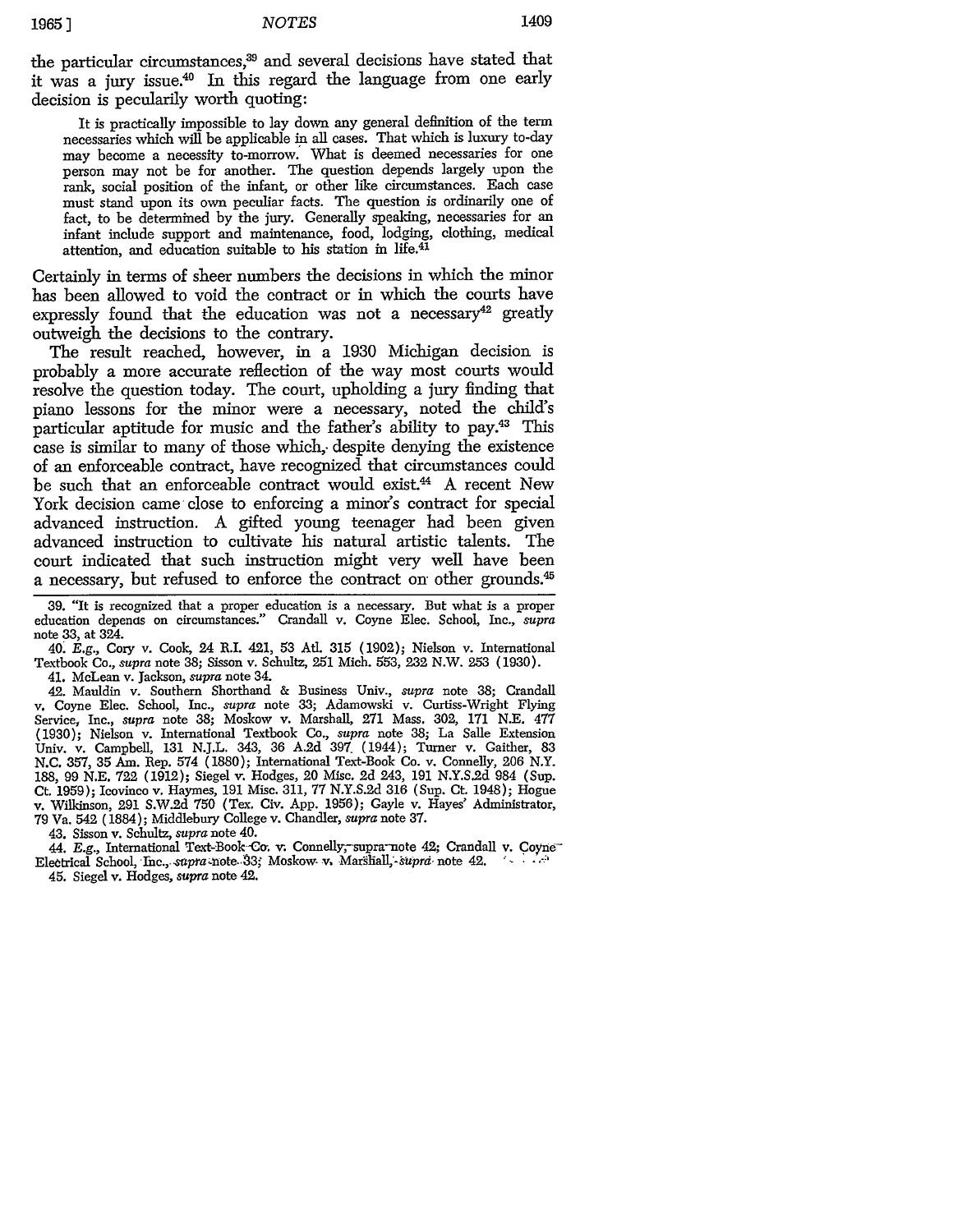Just what circumstances are determinative is unsettled, but the minor's high school record, his aptitude, and his financial situation would be important factors. Equally important would be the general social climate in which he lives. Evidence that without the education the minor's chances for gainful employment would be greatly reduced would be persuasive. If others of a same or similar social standing were receiving advanced educational instruction, has need for it would seem to increase accordingly.

The rationale of the *Middlebury* decision, that most persons never get the opportunity for higher education, should be reconsidered in a society in which a college education is as common as a grammar school education was when that decision was rendered-and that court did recognize that a grammar school education was a necessary. After considering the various policies underlying the treatment of minors' contracts, it is suggested that as a matter of law a minor should be bound by his contract for a college education. The primary cause for treating contracts as voidable at the minor's election is to protect the minor from adults who would take unfair advantage of his youth and lack of experience. However, a minor contracting for a college education would be old enough and probably of sufficient intelligence to contract on equal terms with the adult party. In addition, it is doubtful that the other contracting unit, the educational institution, would often take advantage of such minor even if it were able to do so. Considering the growing need for higher education and for college graduates, a policy which encourages minors to contract for a higher education is certainly wise and would serve a greater public interest than an outmoded and unrealistic overprotective approach toward minors. This public interest would also include a need for encouraging increased enrollment in various types of trade schools.

The paucity of reported cases, especially cases of recent vintage dealing with this area, suggests the lack of litigation on the question. In most instances, it would seem likely that institutions of higher education would require the parent to be a party to the contract. However, at least one source has predicated that "in accordance with modem educational theory and practice" it has become increasingly apparent that "colleges today expect the student to make his own arrangements for enrollment and for the payment of fees."46 If this is an accurate statement of present trends, it may be that litigation will increase and that the few reported cases refusing to hold minors to such contracts will be supplemented by decisions enforcing such contracts.

<sup>46.</sup> BLACKWELL, CURRENT LEGAL PROBLEMS OF COLLEGES AND UNIVERSITIES 1949-**1953,26** (1949).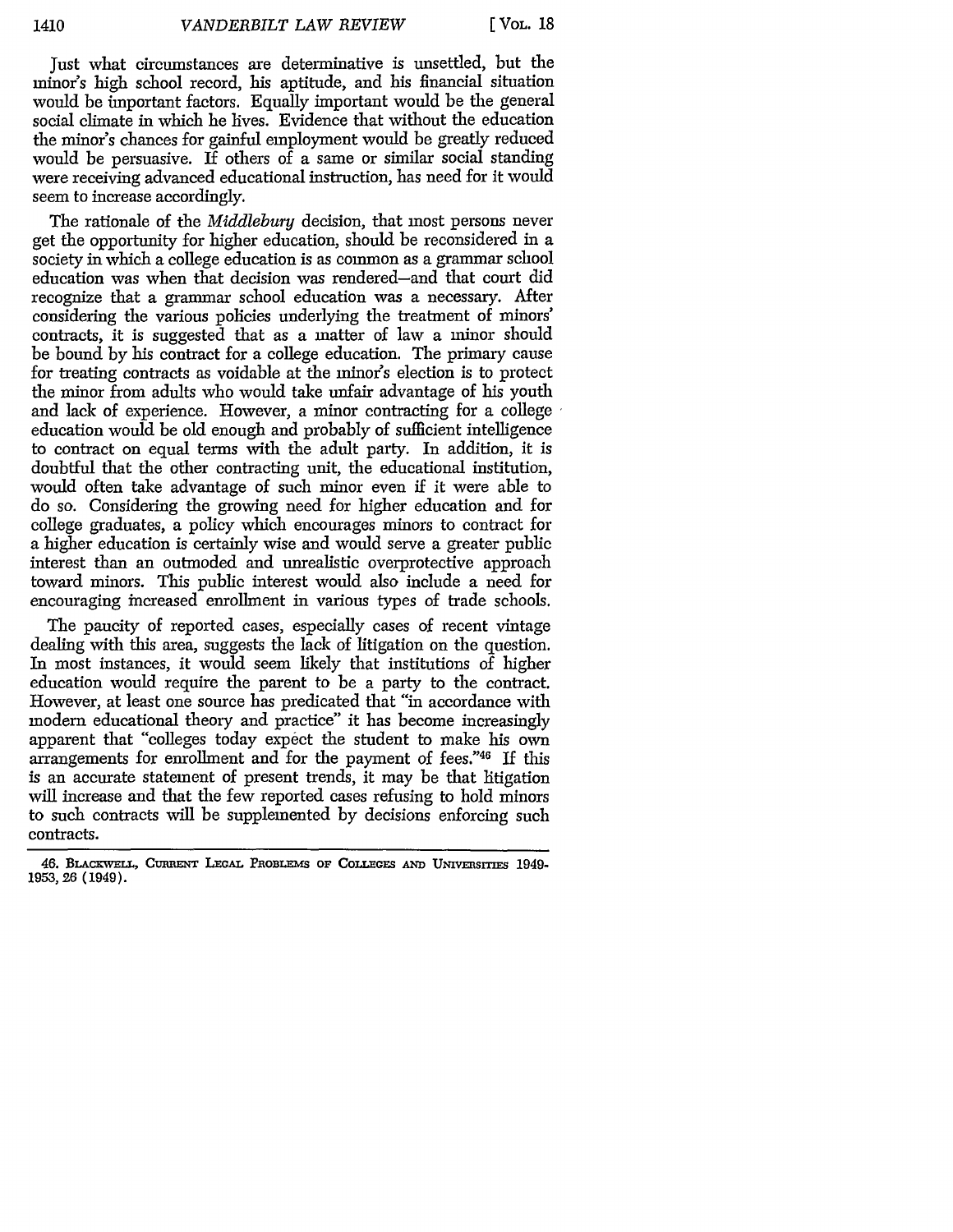## **1965** ] *NOTES* 1411

Today a college education is becoming as essential to a person's livelihood as a grammar school education was fifty years ago. Courts recognize a public policy, that, if possible, all of the citizens of a state should obtain a college education. $47$  Such education is rapidly becoming necessary for one to properly discharge his duties as a citizen and to meet the challenges of our highly competitive society.48 It has been correctly pointed out that the duty is one owed not only to the child but to the people of the state as well.<sup>49</sup> One not properly equipped to enter the world of economic competition may soon be found upon the social welfare rolls of his state. Certainly, in these times of economic growth and technological achievement and scientific discovery, a college education can no longer be looked upon as a luxury for the wealthy few.

A further word might be said with regard to the limitations upon the phrase college education itself. It would logically seem to include expenses for tuition, food and lodging, books, and other supplies. Beyond this the inclusion of such expenses as fraternity dues and other miscellaneous items would depend upon the financial circum- .stances of the party charged with the duty. Moreover, various circumstances, such as finances and the social strata from which the child comes, would vary the type of university to which the child would be entitled to attend from the state university to the more exclusive privately endowed schools.

#### IV. **CONSEQUENCES**

Having determined that in certain limited instances courts do consider a college education to be a legal necessary, the consequences that follow from such a holding need to be considered. Before considering the legal consequences as such, attention should be brought to legal planning that should reasonably be expected to follow as a result of the decisions in the divorce situations.

## A. *Income Taxation*

The trend of the great majority of jurisdictions should sound a warning for alert and enlightened planning by husbands (and counsel) who are involved in divorce proceedings. Whether or not it is likely that the court will incorporate this provision in the original decree, one should consider the possibility of future modification of the decree to include a provision for college education.50 If the hus-

**<sup>47.</sup> Hale** v. **Hale,** *supra* note 4.

<sup>48.</sup> Pass v. Pass, *supra* note 4.

<sup>49.</sup> *Ibid.*

<sup>50.</sup> Most often the procedure for providing the college education involves a motion to amend the original decree. See note 4 *supra.*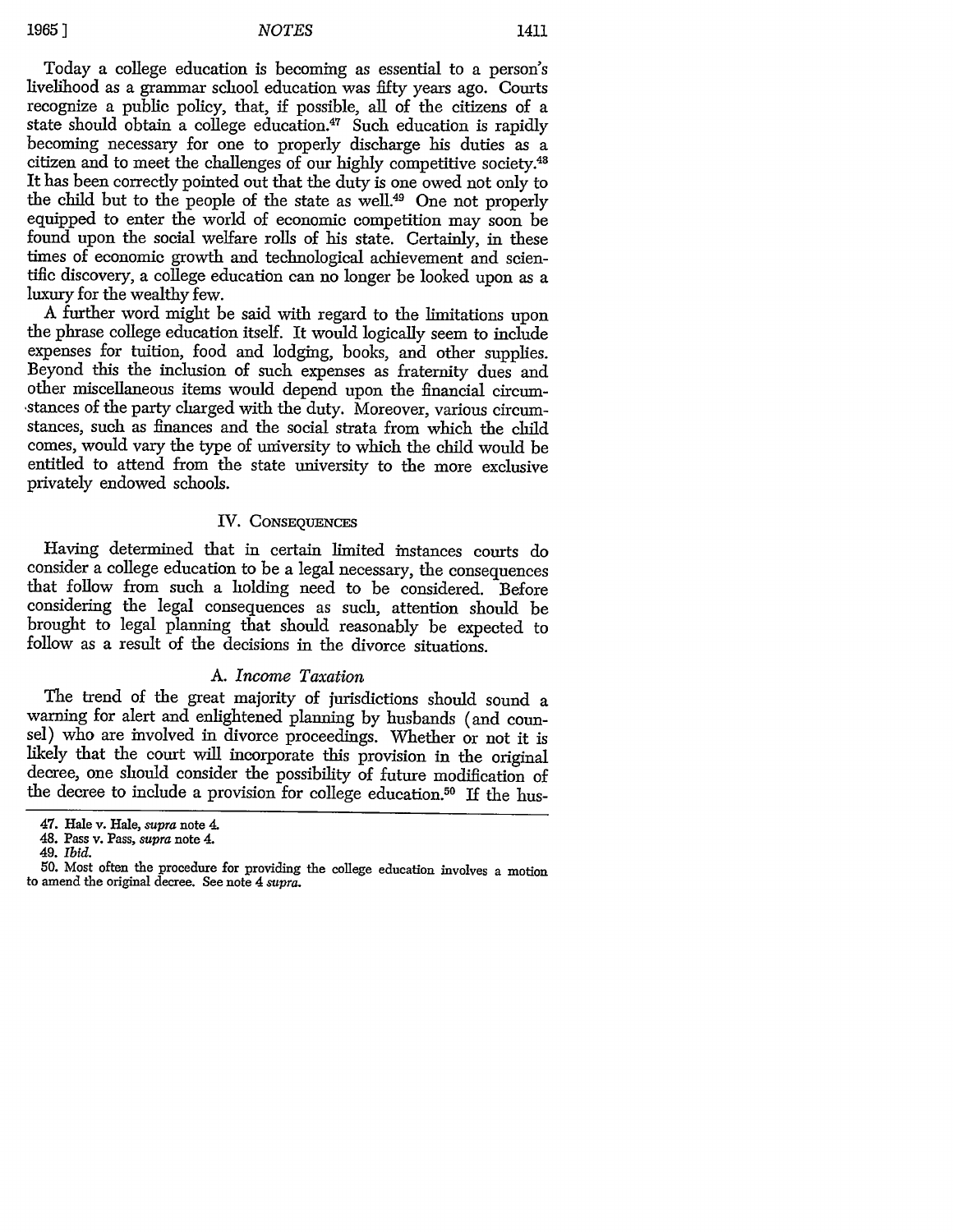band is never to have the use of this money, he would naturally like to avoid having it included in his taxable income. If he cannot deduct this amount from his gross income, he must endure what in a sense may be called a double penalty. How can the imposition of this double penalty possibly be avoided, if at all?

First, it is clearly provided in the Internal Revenue Code that "periodic payments" by a husband as alimony are deductible from his gross income<sup>51</sup> and are includible in the income of the wife.<sup>52</sup> Secondly, it is equally clear that amounts specifically designated to be paid as support for the children are neither deductible by the husband<sup>53</sup> nor income to the wife or children.<sup>54</sup> Therefore, if a specific sum were designated by the decree as payable for the college education of the children, this amount undoubtedly would be treated as payable for the support of the children, and hence, not tax deductible by the husband. The husband's attorney, if aware of the various complications, has the opportunity to avoid the application of this rule with a little planning and the co-operation of the wife and the court. An obvious solution is for the parties to the divorce proceeding to enter into a settlement agreement, the general terms of which might be as follows. The wife would promise to support the children and finance their higher education, at the same time surrendering any further claim for alimony or support, in consideration of a sum of money to be paid her by the husband, said sum being sufficient to provide adequately for the wife and children. The terms of this suggested agreement would not appear to introduce a specific sum payable for the support of the children as to be taxable to the husband, and it is likely that the court would agree to the incorporation of this agreement into the divorce decree. It would be to the mutual advantage of all persons concerned to have such an agreement, and counsel for both parties should seriously consider the advantages to be gained by including this provision in a settlement agreement. In most instances, it would actually be of mutual benefit to the husband and the wife for the wife's income, rather than the husband's, to include the child support payments from the trust, for it is likely that the wife will have a lower tax bracket; thus, a net saving will occur

<sup>51.</sup> INT. **REV.** CODE **OF** 1954, § 215.

<sup>52.</sup> INT. REV. CODE OF 1954, § 71. A number of cases have made it clear that where the decree provides for periodic payment of single sums for alimony and child support, without any specific allocation, the entire amount is taxable to the wife and deductible from the husband's gross income. *E.g.,* Joslyn v. Commissioner, **230** F.2d **871** (7th Cir. 1956).

<sup>53.</sup> INT. REV. CODE OF 1954, § 71(b). The specific Code language is "any payment which the terms of the decree, instrument, or agreement fix, in terms of an amount of money or part of the payment ...."<br>54. INT. REV. CODE OF of money or part of the payment **.** 54. INT. REv. **CODE OF** 1954, *§* 215.  $\frac{1}{2}$  ,  $\frac{1}{2}$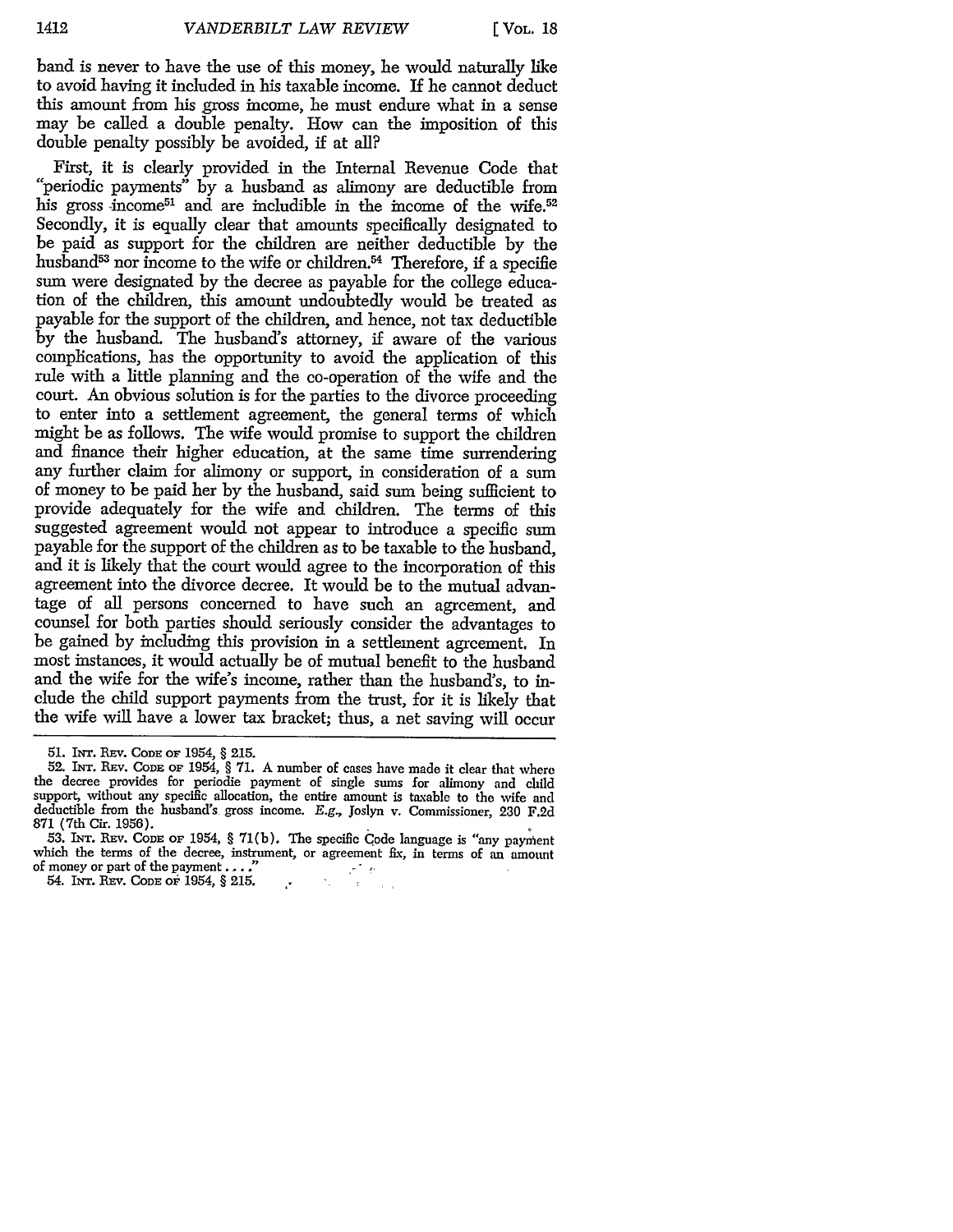by including items in her income instead of her husband's income. This tax saving may then enable the husband to make larger support payments than he would otherwise be able to do. Another advantage, both practical and financial, for providing in the original agreement for the payments sufficient to provide for the college education is preventive in nature. The matter having been taken care of at the initial stage, there will be no need for a reopening of the proceedings in the future, which would work a hardship, from the standpoints of finances and time, on the parties.

*Commissioner v. Lester55* illustrates the great lengths to which courts have been willing to go to avoid any construction which would indicate the presence of a fixed sum designated as support for the children. In that case, the decree incorporated a written agreement between the parties which provided that the husband would make periodic payments to the wife, such payments to be reduced by one-sixth should any of the parties' three children die, marry, or become emancipated. The Government quite logically contended that this agreement fixed one-half of the periodic payments as a sum payable for the support of the children. The United States Supreme Court rejected this argument and agreed with the taxpayer husband's contention that this was not a fixed sum within the meaning of the Code. In so holding, the Court referred to congressional committee hearings preceding passage of the act, and concluded that the legislature intended that the parties be able to decide between themselves as to who would bear the tax burden.

Having seen that, given knowledge of the judicial trend, reasonable planning can obviate what might otherwise be viewed as undesirable tax consequences in the divorce situation, consideration will now be made of other consequences that can be expected in the area of taxation as a result of the holdings that a college education is a legal necessary.

## *B. Short Term Trusts*

Particular attention is given to the tax consequences flowing from the use of trusts for the financing of college education. Whether the law calls a college education a necessary and imposes an obligation upon the parents to provide it or not, many parents have availed themselves of the trust to provide the education.

Much has been written about trusts and taxes, especially short term trusts, but only scant examination has been made of the use of short term trusts for financing a college education and the possible danger of such income being taxed to the parent or other

<sup>55. 366</sup> U.S. 299 (1961), 15 VAND. L. REV. 298 (1961).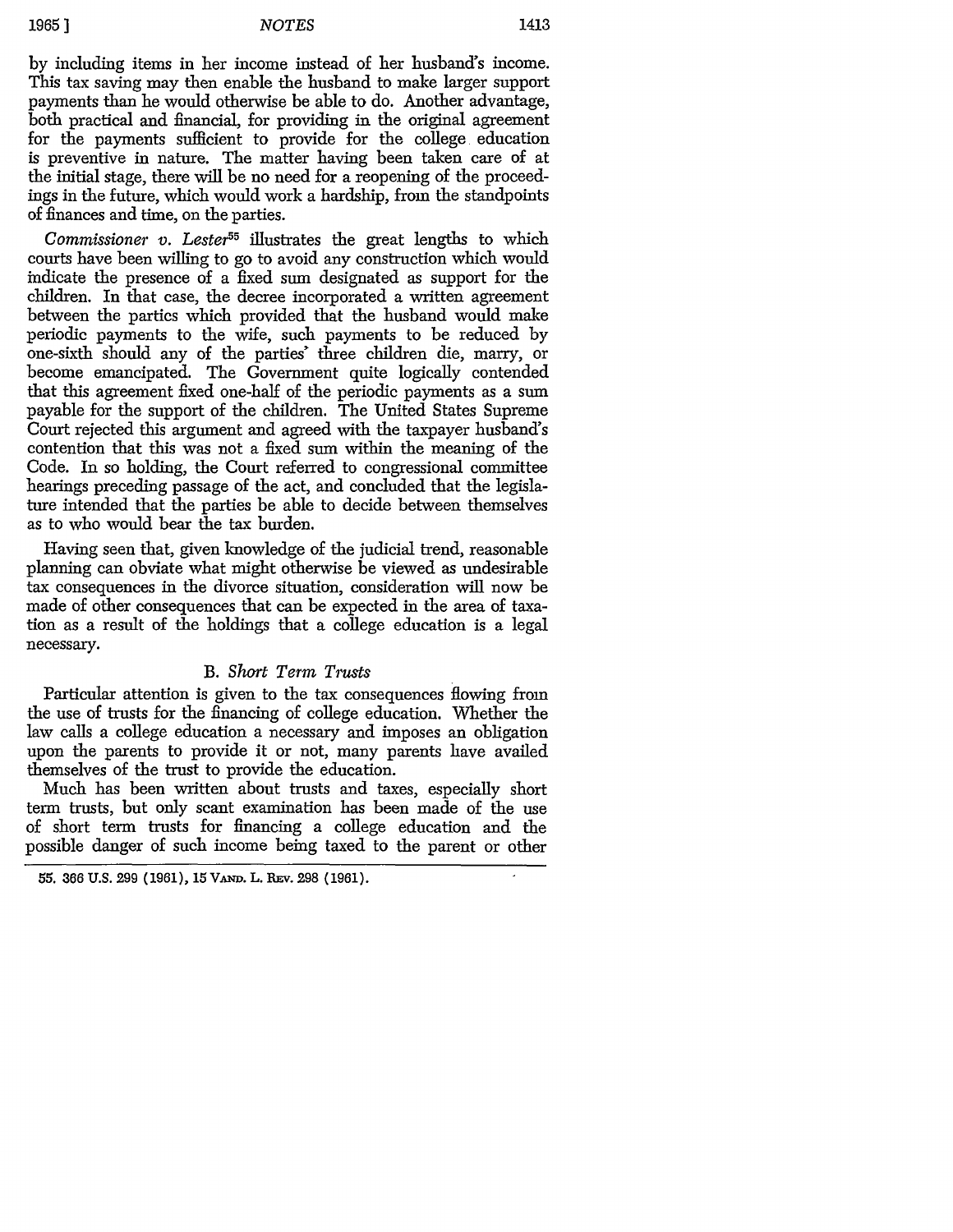person who may be obligated to provide that education. This note seeks to conduct such a study because a parent of sufficient means who wishes to send his child to college will, for the reasons listed below, very likely elect the short term trust to accomplish this end. The current increase in college enrollment reflects the greater number of persons involved in providing this education and emphasizes the importance of understanding the consequences of using the short term trust for financing it.

While generally trusts may be, and are, created for a variety of reasons and purposes,<sup>56</sup> tax savings being only one, the familiar short term trust is employed almost exclusively for the saving of taxes. The desired tax consequences of such a trust, which term must be for a minimum of ten years,<sup>57</sup> are to create an additional exemption and shift the incidence of the income tax from the higher tax bracket of the grantor to the comparatively lower bracket of the beneficiary of the trust (a form of income splitting), or in the case of a complex trust in which income may be accumulated, $58$  to the trust itself. If successful, then taxes will be saved and at the end of the trust period the ownership of the corpus will revert to the grantor. A primary use of short term trusts is to finance the college education of the grantor's minor children. The hoped for result is to create an additional taxpayer with another exemption, lower rates, and ideally no tax at all. Now although such a result, which is equivalent to allowing a personal income tax deduction for expenses incurred in sending one's child to college, 59 is possible, there is also a hidden danger. If the provision of a college education is found to be a discharge of the parent's legal obligation of support, then the trust income so applied will be includible in the parent's gross income. Since this inclusion would negate the objective sought by establishing the trust<sup>60</sup> it is important to determine if such a legal obligation of support does exist, and, if it does, whether there are methods by which these adverse consequences can be avoided and the college education financed with resultant tax savings. Otherwise the congenial taxpayer-grantor may lose some of his congeniality if he finds that the very purpose

<sup>56.</sup> Yohlin, *Tax Saving Techniques in Testamentary Trusts,* 3 PRAc. LAw. 21, 22 (April 1957). This article lists various non tax saving motives for the creation of trusts.

<sup>57.</sup> INT. **REv.** CODE or 1954, § 673(a).

<sup>58.</sup> INT. IREv. CODE OF 1954, § 662.

<sup>59.</sup> While there have been proposals for Congress to amend the Code to allow either a deduction or tax credit for amounts expended by taxpayers toward payment of college education, no approval has yet been given these proposals. One argument against such a deduction or credit is that it tends to discriminate in favor of persons who have the financial resources to provide this education.

<sup>60.</sup> Another conceivable objective of such a trust would be for the grantor to put these funds beyond the reach of his creditors; however, such a transfer would run the risk of being set aside as a fraudulent conveyance.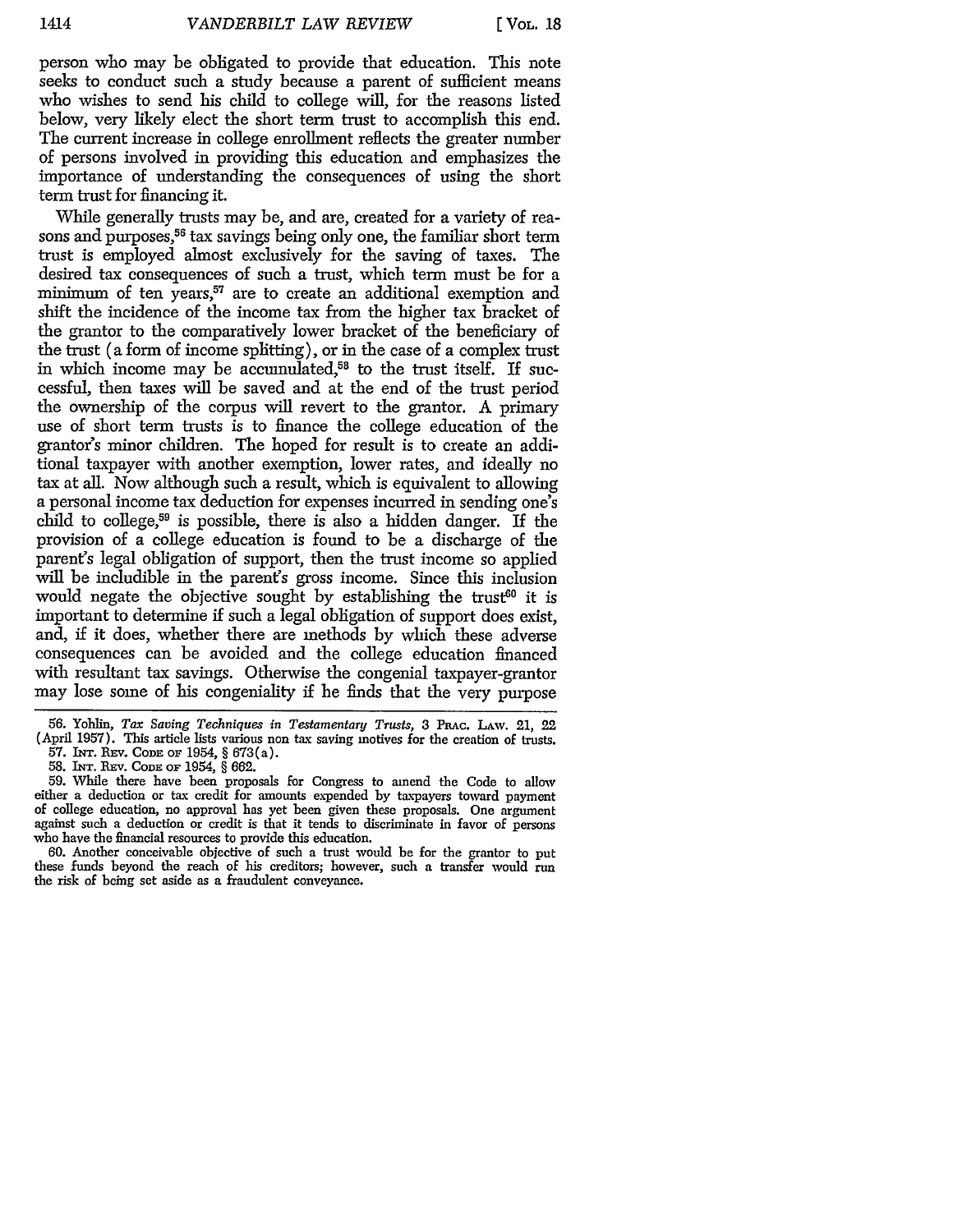for which the trust was established has been thwarted-especially **if** it can be shown that the same purpose could have been properly served by a more artfully drawn trust instrument.

Section 671 of the Code provides that the income of a trust shall be taxable to the party designated by the Code as the owner of the trust.<sup>61</sup> Section 677 provides that the grantor shall be treated as the owner of any portion of a trust whose income may be distributed to the grantor when such distribution is actually made, or, without the approval or consent of an adverse party, may be made.<sup>62</sup> It is well established by judicial decision that trust income which is applied in satisfaction of a legal obligation of the grantor is, for purposes of section 677, treated as distributed to the grantor and therefore taxable to him. 63 This is true even though the trust instrument creates an independent trustee and effectively divests the grantor of any legal control whatsoever over the trust corpus and income.

Past decisions even went so far as to hold that if the trust income could be used to discharge the grantor's legal obligation of support or maintenance it would be includible in his gross income whether actually expended toward discharge of the legal obligation or not.<sup>64</sup> This unjust result was quickly corrected by Congress.<sup>65</sup> The correction is presently embodied in section 677(b) of the Code, which provides that income of a trust will be taxed to the grantor, in the case of a trust for the support or maintenance of a beneficiary whom the grantor is under a legal obligation to support, only to the extent such income is actually so expended.<sup>66</sup>

A related provision, section 662 of the Code, provides that there will be included in the income of the beneficiary of a trust certain amounts of the trust income. $\sigma$  The key word in this section is beneficiary. The regulations for this section provide that anyone, even a nongrantor, whose legal obligation is discharged by application of the trust income will be treated as the beneficiary thereof, and thus

66. INT. **REv.** CODE **OF** 1954, § 677(b). However, the warning has been sounded that once the trust income is found to have been disbursed in discharge of a legal obligation of the grantor, other disbursed income not used in discharge of a legal obligation of the grantor may nevertheless be charged to the grantor. Samuels, *Beware of Trusts for Dependents,* **37** TAxEs 1009 (1959).

Note § 674 of the Code which treats the grantor as owner of any portion of the trusts over which he has a power to control the beneficial enjoyment. Specifically excluded from this section is a  $\S 677(b)$  power.

**67.** INT. REv. **CODE OF** 1954, § **662.**

<sup>61.</sup> INT. REv. **CODE** OF 1954, § 671.

<sup>62.</sup> **INT.** REV. CODE OF 1954, § 677.

<sup>63.</sup> Morrill v. United States, **228** F. Supp. 734 (D. Me. 1964), citing Douglas v. Willcuts, **296** U.S. 1 (1935), and other decisions.

<sup>64.</sup> Helvering v. Stuart, 317 U.S. 154 (1942).

<sup>65. 58</sup> Stat. 51 (1944).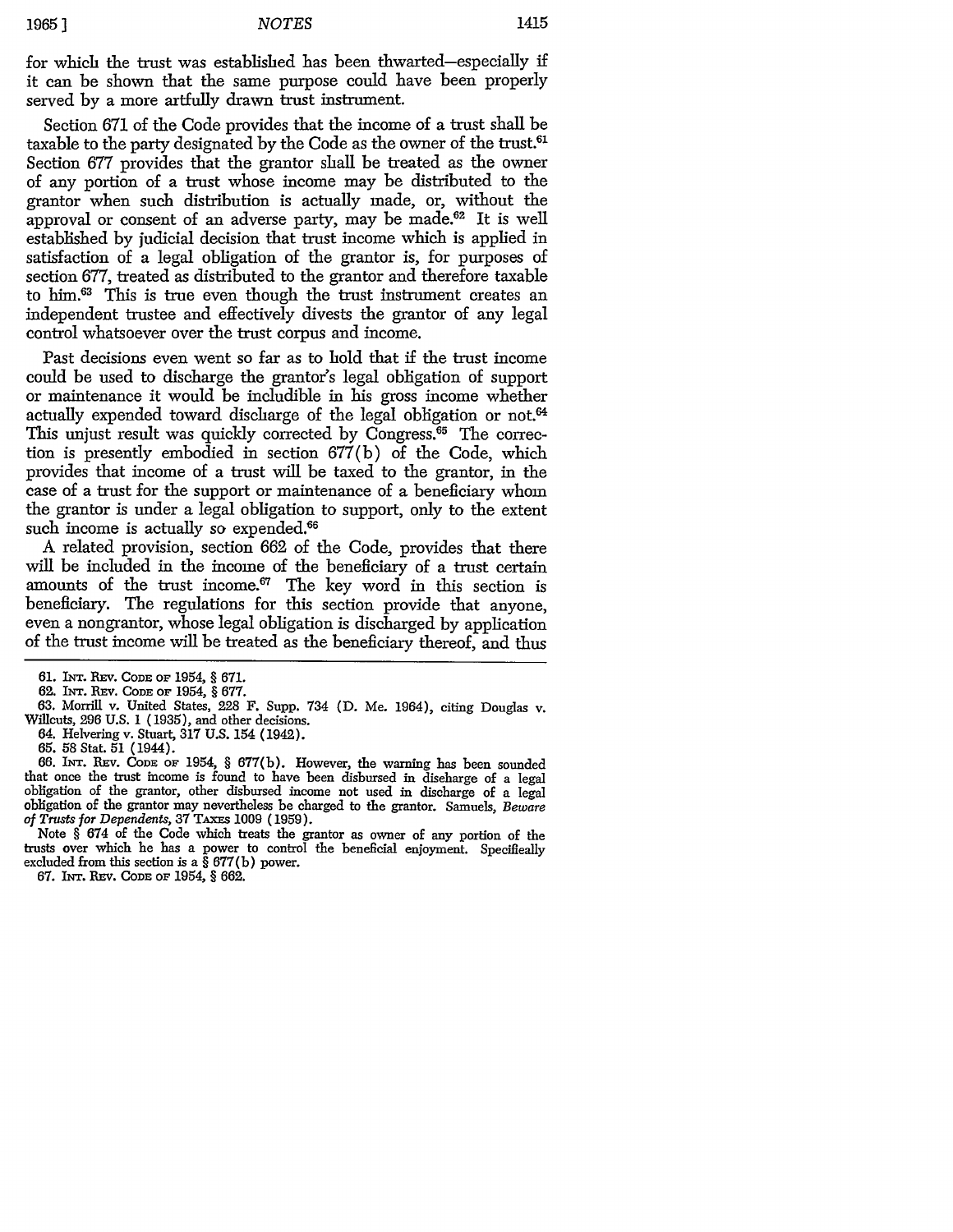taxable under section 662.68 The Treasury's position has apparently never been litigated, which at least suggests that the Commissioner has not yet decided to try to reach such nongrantor trusts.<sup>69</sup> Although the validity and constitutionality of these regulations are certainly subject to debate,<sup>70</sup> they cannot be completely ignored.<sup>71</sup> Therefore, these regulations present the question whether the parental obligation of support includes providing a college education?

What does the judicially engrafted term 'legal obligation of support of the grantor" encompass for tax law purposes? Both the Treasury Department<sup>72</sup> and the courts<sup>73</sup> seem to agree that the phrase legal obligation refers to the obligation that exists under the law of a particular state. The extensively debated Treasury Regulations interpreting section 662, known as the "Grandfather Trust Regulations,"

70. The constitutionality of the regulations has been challenged in Tomlinson, *supra* note 69. It would seem that perhaps the best approach is not to challenge the constitutionality of the Code accurrately reflects Congress's intention in enacting § 662.

71. The Treasury has ruled that income from property transferred to a parent's dependent under a gifts to minors statute is considered income to the parent to the extent that it discharges the parent's legal obligation of support. The Code section relied upon is § 61. Rev. Rul. 56-484, 1956-2 Cum. BULL. 23. "Regardless of the relationship of the donor or of the custodian to the donee, income derived from property transferred under the model custodian act adopted by the State of Colorado and a number of other states which is used in the discharge or satisfaction, in whole or in part, of a legal obligation of any person to support or maintain a minor is, to the extent so used, taxable to such person under section 61 of the Internal Revenue Code of 1954. However, the amount of such income includible in the gross income of a person obligated to support or maintain a minor is limited **by** the extent of his legal obligations under local law."

72. Treas. Reg. § 1.662(a)-4 (1956). See also **INT. REv.** CODE OF 1954, § 662; Rev. Rul. 56-484, 1956-2 Cum. BuLL. 23.

73. It has been suggested that under the authority of Yarborough v. Yarborough, **290** U.S. 202 (1933), the law of the state of the father's domicile would govern. Woods, *Taxability of the Income from a Trust Used to Pay the Cost of a College Education,* 42 **TAxEs** 700 (1964). For an objection to use of the law of the domicile of the father, see Ehrenzweig, *Interstate Recognition of Support Duties,* 42 **CA. .** L. REv. 382, 385 (1954). Certainly, the domiciliary state of the child has a substantial Interest in seeing that the child receives the most and best possible education.<br>The application of state law to determine the extent of this legal obligation has been

The application of state law to determine the extent of this legal obligation has been severely criticized. Pedrick, *Familial Obligations and Federal Taxation,* 51 Nw. U.L. **REv. 53, 62 (1956).**

<sup>68.</sup> Treas. Reg. § 1.662(a)-4 (1956).

**<sup>69.</sup>** The almost unanimous opinion of publishing tax authorities seems to be that the regulations do not correctly reflect the status of the law. Goodson, When *is Payment in Discharge of Parent's Legal Obligation,* 99 **TRUSTS &** ESTATES 17 (1960); Mannheimer, *Sprinkling Trusts,* 95 TRusTs **&** ESTATES 919 (1956); Savage, *Comparative Advantages and Disadvantages of Support Trusts and Uniform Gifts to Minors Statute; Gifts, What Constitutes Support for Tax Purposes,* N.Y.U. **17TH** INST. **ON F.** TAx. 1114 (1959); Tomlinson, *Support Trusts and Gifts to Minors,* 97 TRuSTS **& ESTATES** 929 (1958). An article dealing predominantly with the 1939 Code is Winton, *Taxation of Nongrantors Under Trusts for Support of their Dependents,* **33 TAxEs** 804 (1955). However, one writer indicates at least some approval for the regulations, Samuels, *supra* note **66,** at 1013.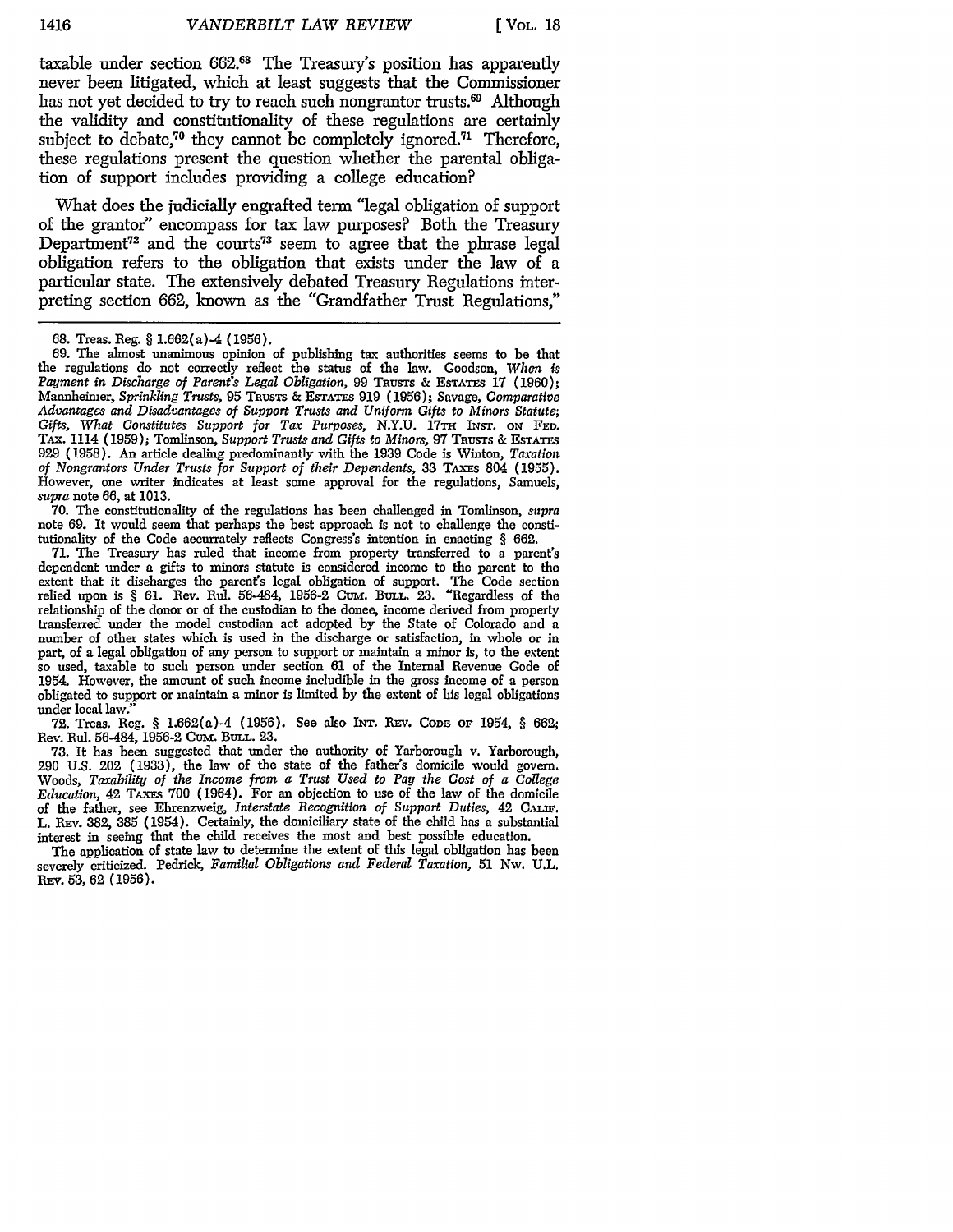**1965** ] *NOTES* 1417

provide that any money paid from a will or trust which discharges a person's legal obligation will be taxed to such person as if he were a direct beneficiary of the will or trust. The regulations also state that the term legal obligation includes the legal obligation to support another only if, under state law, that person's property could not first be used as payment for such support.<sup>74</sup> Following this reasoning, a father would have a legal obligation to support his son only if the son's property could not be reached, under state law, as payment for such support before the father's funds were exhausted. These regulations also recognize that a legal obligation may depend upon the existence of attendant circumstances. The established common law rule is precisely to this effect-that a parent may not first use the funds of his child for the support of such child, and this is the present general rule among the states.<sup>75</sup> It is probable that the same limitations placed upon, and the scope given, to the meaning of the term obligation under the section **662** regulations are applicable to the term as used by the courts in reference to section 677.76

Oddly enough there has been no judicial decision under Code section 662 as to what constitutes a legal obligation. However, numerous decisions have been reported concerning section 677 trusts, and these decisions help form a picture of what the term legal obligation entails. It includes the legal obligation of support as well as obligations incurred by personal action, such as contract obligations. Presumably, this would mean that if the parent grantor had a duty to provide a college education as part of his support duty, i.e., it was a necessary-then he would have a legal obligation within the meaning of section 677.

The issue of whether trust income has been used to discharge a legal obligation of support of the grantor is typified by a case involving a support trust created pursuant to a separation agreement.<sup> $77$ </sup> The wife was awarded a divorce, and the decree incorporated a separation agreement previously entered into between the parties which in turn provided that the father would establish a support trust for the maintenance and education of the parties' minor child. While the separation agreement stated that the trust was to be established for the support, education, and maintenance of the child, the trust indenture itself did not so specify the use of the trust income. The Government contended that the trustee was compelled to use all the income provided in the separation agreement, and this income

<sup>74.</sup> Treas. Reg. § 1.662(a)-4 (1956).

**<sup>75.</sup>** Stevens, *Pitfalls in Inter Vivos Trusts,* **37** TAxEs 1088, 1089 (1959).

**<sup>76.</sup>** But at least one writer disagrees, and feels that the regulations interpreting § **662** are limited thereto. Samuels, *supra* note 66, at 1013.

**<sup>77.</sup>** Hamiels' Estate v. Commissioner, **253** F.2d 787 (6th Cir. 1958).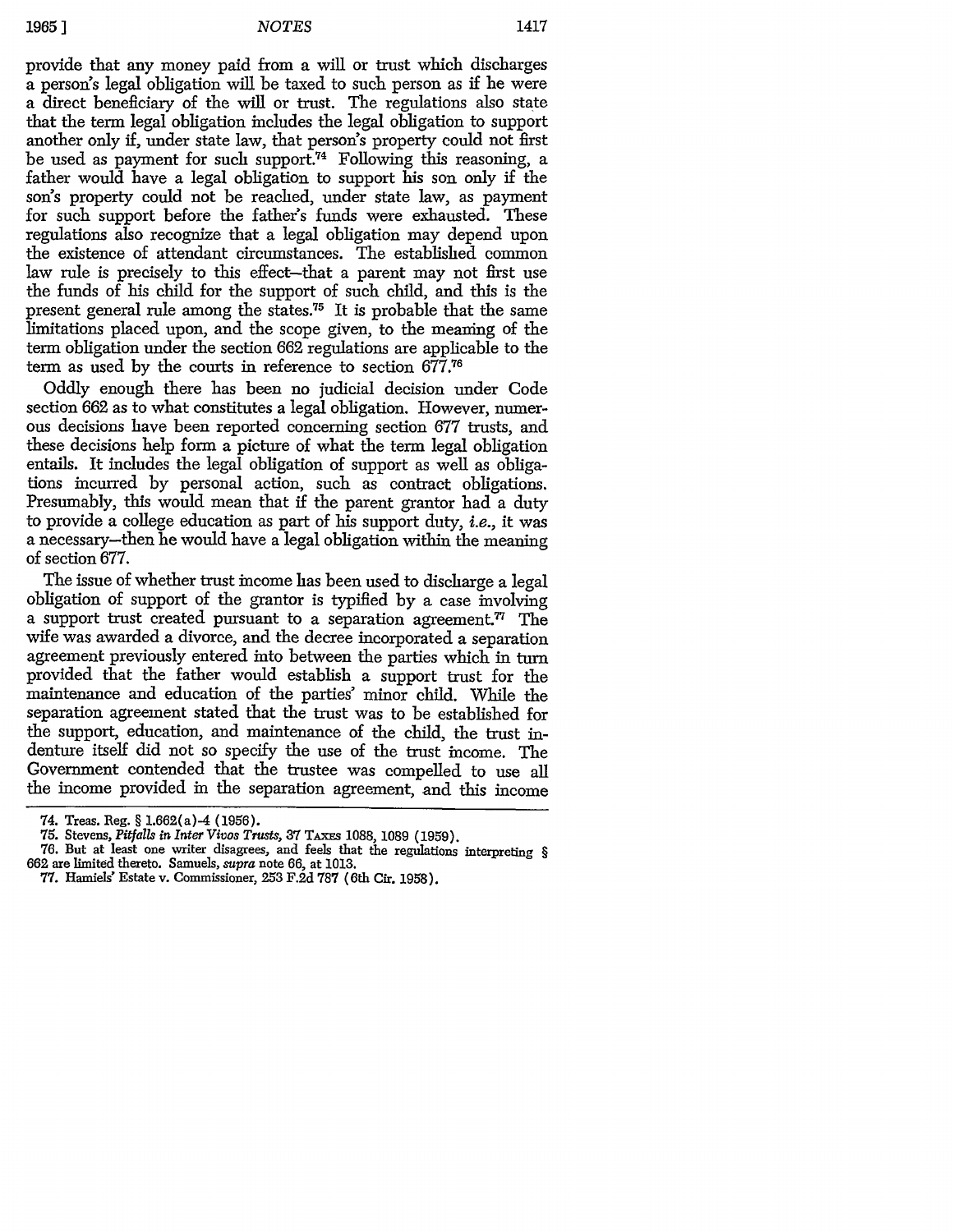was therefore taxable to the grantor whether actually so applied or not. But the court rejected the Government's contention and said that only amounts actually expended for the maintenance and education of the child were in discharge of the father's legal obligation of support, and therefore income to the father.

In another case the grantor father created a trust and, acting as trustee and pursuant to the terms of the trust, expended part of the trust income for the college education of his children."' The court held the amount to be taxable income to the grantor, but the basis for its holding was unclear. Presumably, the court felt that the state law imposed upon the grantor a legal obligation to provide the college education.

The regulations' theory that anyone whose legal obligation is discharged by application of the trust income is a beneficiary and thus taxable on such income is objectionable for several reasons. First, in such case it is quite possible that the father had no control over the income at any time. Secondly, while the regulations seem clearly to consider such benefit to be income to the one whose legal obligation is discharged, this represents a departure from the Code's general approach to income. Economic benefit cannot be, and has not been, the only criterion for determining income. One may directly or indirectly gain great economic benefit from a gift, but gifts are clearly not income within the general meaning of the Code.<sup>79</sup> In the case of contributions to the capital of a corporation, the Code expressly provides that the corporate taxpayer receives no income.<sup>80</sup> Although the legal and perhaps incidental effect of some transaction is to discharge one's legal obligations, this situation is certainly not the same as an intentional discharge by one of his own legal obligations. Thus, it is at best doubtful whether the Code was meant to tax such nongrantors. Even if the regulations are assumed correctly to represent Congress's approach, the provision might be subject to constitutional challenges.8' One could argue that such incidental benefit to a nongrantor is not income within the meaning of the sixteenth amendment.<sup>82</sup> If this be true, then the tax becomes an unapportioned direct tax on property and is violative of the prohibitions of the federal constitution.<sup>83</sup> Thus, while the courts have been correct in holding that the grantor has received the benefit of

82. Eisner v. Macomber, **252** U.S. 189 (1920).

**<sup>78.</sup>** Mairs v. Reynolds, 120 F.2d 857 (8th Cir. 1941).

<sup>79.</sup> Admittedly, the Code does provide that the income from property may not be the subject of a nontaxable gift. INT. REv. **CODE** OF 1954, § 102.

<sup>80.</sup> INT. **REv. CODE** OF 1954, § 218.

<sup>81.</sup> U.S. CONST. art. I, § 9.

<sup>83.</sup> U.S. **CONST.** art. I, § 9. See Pollock v. Farmers' Loan & Trust Co., 158 U.S. 601 **(1895).**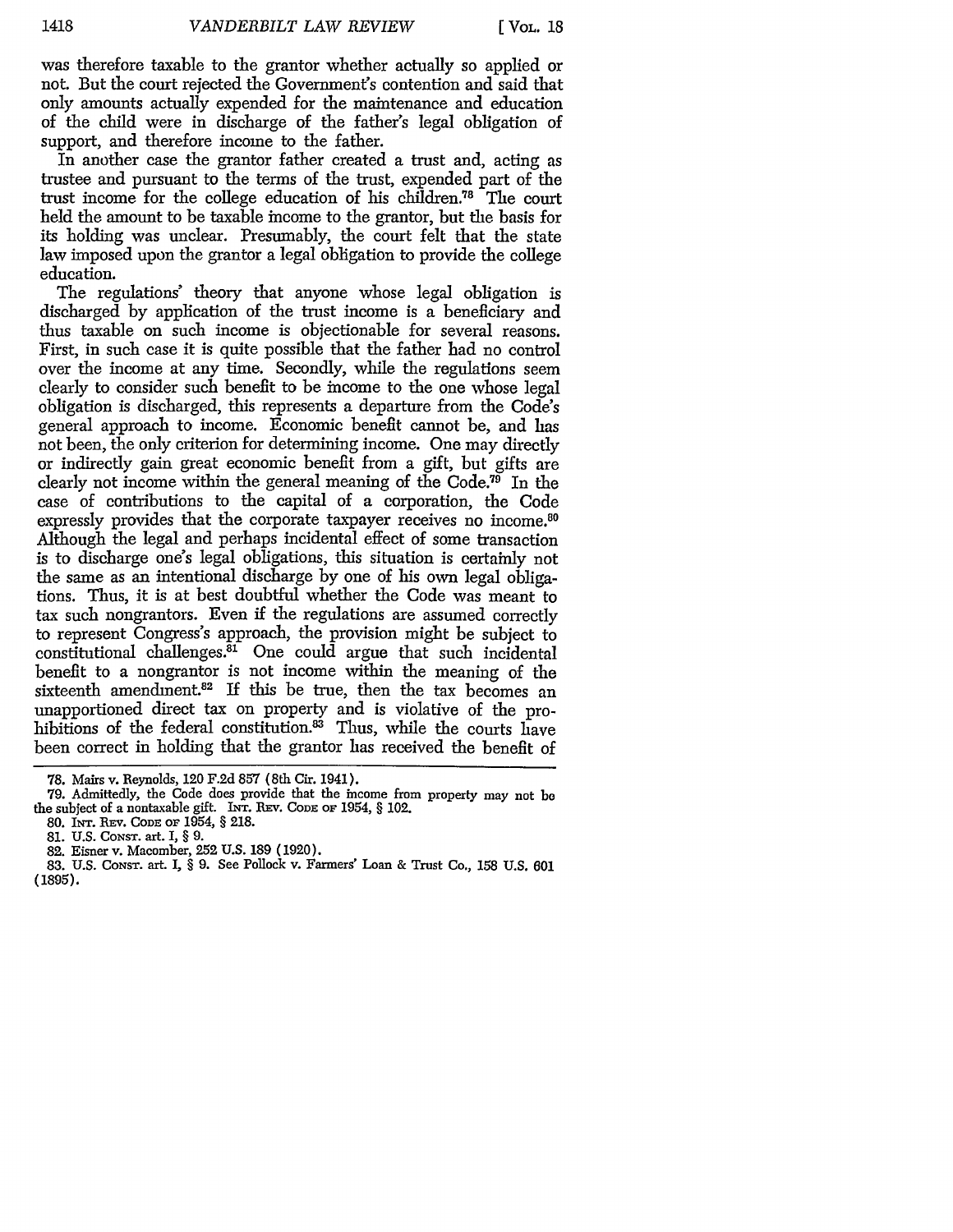the trust income and must include it in his gross income when such trust income is used to discharge a debt of the grantor,<sup>84</sup> it is submitted that a distinction should be made in the case of section 662 trusts.

From this it follows that if trust income is used for the support, maintenance, and education of children for whom the grantor has a duty to so provide, then the grantor has in fact realized taxable income.85 If this grantor trust income is used to pay for the college education of a minor child, it is clear that the grantor parent should, and will, be taxed on the income to the extent that it is found that he was under a legal duty under applicable state law to provide such education, *i.e.*, college education which is found to be necessary.<sup>86</sup> While the general situation under which this obligation would be found to arise would be a divorce decree ordering the parent to provide the college education-an obligation imposed by law-a recent case points out that this certainly is not the ouly possible vehicle for imposing the obligation. In the case of *Morrill v. United States,8 <sup>7</sup>* a federal district court found that the father, who was grantor of the trust, was under a contractual obligation to the school to pay for the expenses of his child's college education. The court then held that the father was under a legal obligation to provide the college education, and therefore, amounts paid out of the trust income for such education were in discharge of this obligation and taxable to the father. The opinion stated that "the income is taxable to the grantor when used to discharge his individual obligation, whether imposed by law or by contract,"88 and whether the contract is express or implied. This decision seems quite reasonable. Also, if the father should contract with the mother to provide the child with a college education, this would seem to be such a legal obligation, even if the child were beyond the age of twenty-one.<sup>89</sup> In other words, if the father is bound by contract to provide the education it should not matter to whom he is bound. But this leaves unanswered the question of whether in the case of a united family, and absent any contractual provisions, a father would for purposes of grantor trust taxation have a legal obligation to provide a college education. This question, in turn, depends upon state law which would include a college education as a part of the father's legally enforceable duty of support only if it were a necessary. Whether it would satisfy the Code requirement if it were found that the college education was a necessary

<sup>84.</sup> Helvering v. Blumenthal, **296** U.S. 552 (1935).

<sup>85.</sup> Helvering v. Stokes, 296 U.S. 551 (1935).

<sup>86.</sup> Mair **v.** Reynolds, 120 F.2d 857 (8th Cir. 1941).

<sup>87.</sup> **228** F. Supp. 734 (D. Me. 1964).

**<sup>88.</sup>** *Id.* at 736.

**<sup>89.</sup>** See Bonime v. Cummings, **5** App. Div. **2d** 976, **172** N.Y.S.2d 594 (1958).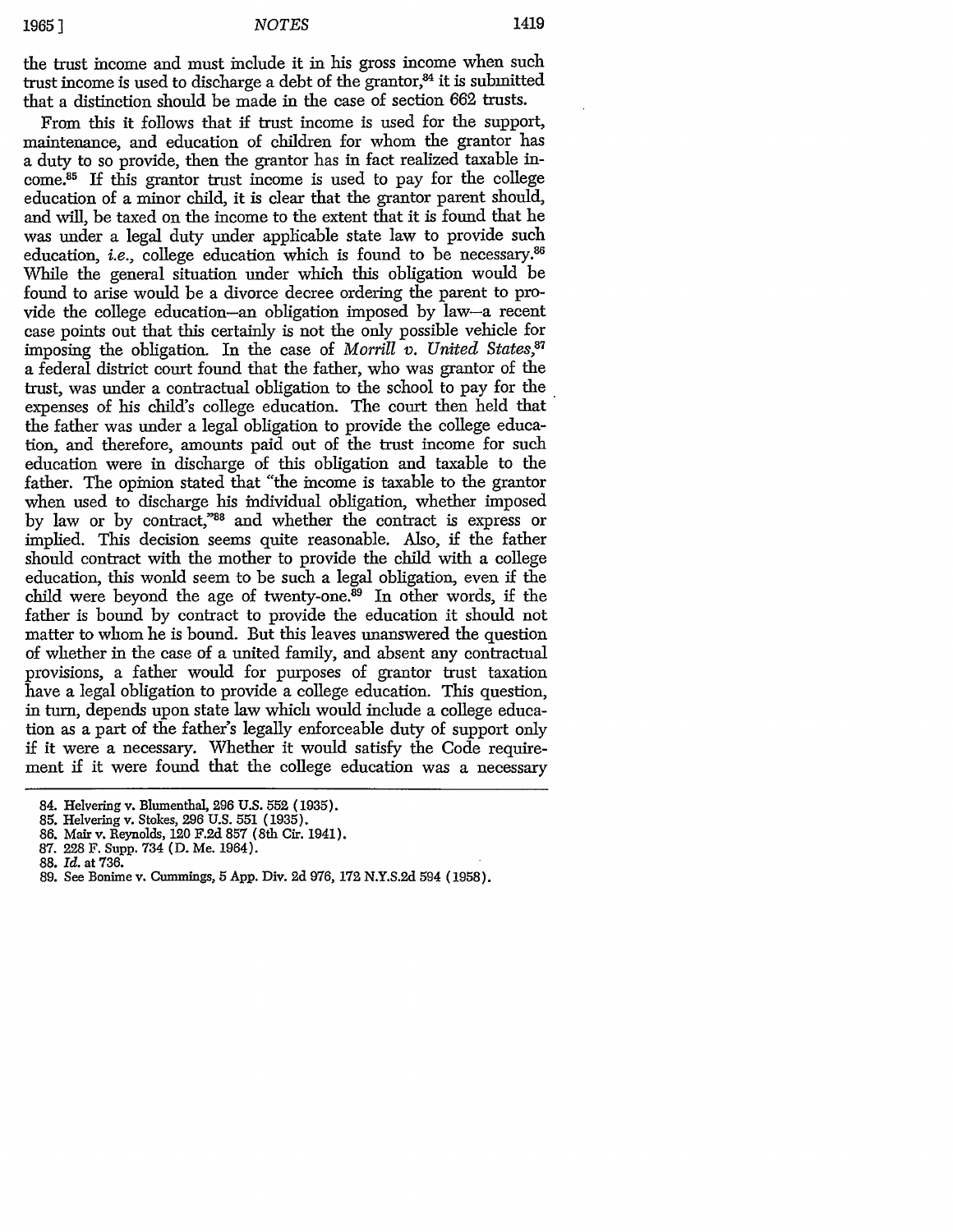for purposes of minors' contracts is unknown. It is submitted that the proper criterion as to whether the parent has a legal obligation should be whether the minor child has a legally enforceable right to the college education under state law.

One further provision of the Code which bears mention is section 678. This section, known as the substantial owner provision, treats a nongrantor as the owner of any portion of a trust over which he has a power exercisable by himself to vest the corpus or income in himself. An exception is made, however, in the case of support trusts. In this situation, the nongrantor will be taxable only to the extent that he actually expends the trust income in discharge of his legal obligation.90 This means that a parent who is made trustee of a support trust for his children will be taxed on the income distributed for their support. This creates a certain amount of overlap with the "Grandfather Trust Regulations" which would also treat this parent trustee as a beneficiary. The threat of section 678 inclusion can be removed by the parent's refusal to become a trustee. If he is made a trustee without his knowledge, he will have the opportunity to renounce or disclaim such power within a reasonable time after learning of its existence.<sup>91</sup> For purposes of section 678, it is assumed that the term legal obligation would have the same meaning that it does under section 677.

Despite the final outcome of the legal obligation problem, its very uncertainty is cause for an awareness of the danger that income paid from a short term support trust toward the college education of a minor may be treated as taxable income to the father, either as grantor of the trust, as substantial owner of the trust, or merely as a constructive beneficiary of the trust income. Meanwhile, the need and demand for the support trust or some similar tax saving device increases with the growing importance of college education. Therefore, some consideration of the possible paths open to the taxpayer father may be useful. There is no reason why, with thoughtful planning, the short term support trust cannot be successfully utilized.

The logical starting point is to examine the state law and determine, as closely as is possible, just what the father's legal obligation is. Since state law may change, and the Code provisions may be amended or further interpreted by judicial decision, the determination should be accepted with caution. One might so word the trust indenture as not to say specifically that the income is to be expended for the college education. But broad trust language such as "income to be used for the child's support and maintenance" may create construe-

**<sup>90.</sup> INT. REV CODE** OF **1954,** § **678.**

**<sup>91.</sup> Nr. REV. CODE OF 1954,** § **678(d).**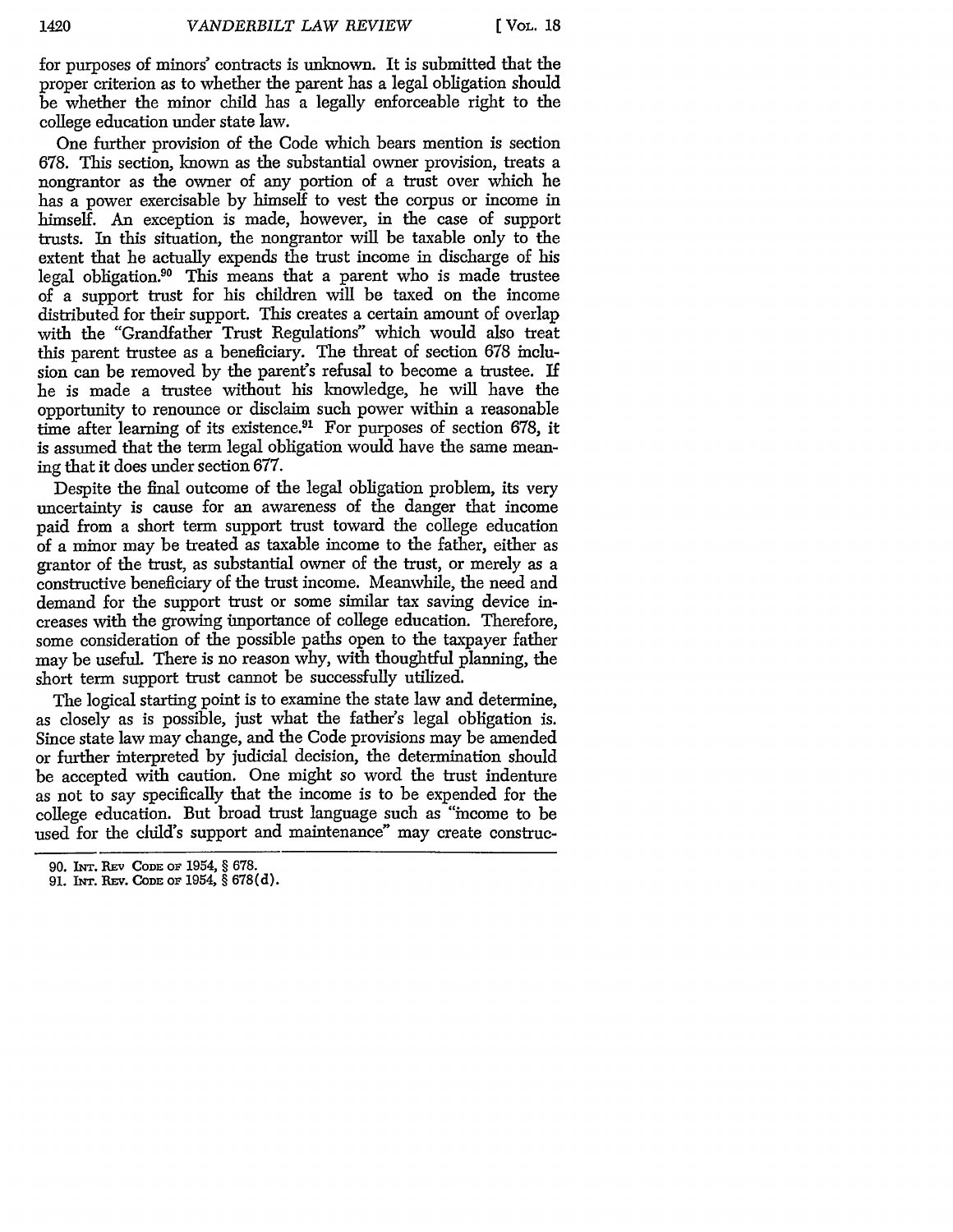tion problems, resulting in expensive and time-consuming litigation to determine the settlor's intent or at least creating doubt in the mind of the trustee as to what the settlor intended.92 Remembering that once the trust is established the grantor cannot retain any power to control the beneficial enjoyment for there to be an effective short term trust,<sup>93</sup> the father, to insure that the money is used as he intends, might want to expressly provide in the trust instrument that the money should be used for the child's education. Thus, a specifically worded trust instrument may be the most desirable method, and the risk in its use may be relatively small. The father definitely should avoid entering into any contract, express or implied, for providing the child's college education. In the absence of such contract, it is doubtful, at present, that he would be found to have a legal obligation under any state law, unless he and the mother are separated or divorced. If the father is not taxed upon this trust income, it may, with intelligent planning, avoid taxation altogether. One suggested way to avoid taxation completely is for the father grantor to transfer to the trust sufficient income producing securities to yield dividend income of 1,000 dollars annually. The child beneficiary will be entitled to a personal exemption of 600 dollars and this added to the dividend exclusion of 100 dollars and the minimum standard deduction of 300 dollars produces 1,000 dollars of non-taxable income per year.94

## *C. Estate Tax Consequences*

With much emphasis now being placed upon good estate planning it is important to note the estate tax consequences if there exists an established duty to provide one's children with a college education, and what estate tax pitfalls, if any, exist in planning for such education. While the estate tax would not be a major consideration in planning for college education, it is nevertheless worthwhile to understand the possible consequences.

In this respect, section 2041 of the Code,<sup>95</sup> dealing with powers of appointment, deserves some attention for two reasons.

First, consider the possibility of a parent giving his child a general power of appointment over some property to use in financing his education. Section 2041 includes within the value of the gross estate all property over which the decedent exercised a general power of appointment created before October 21, 1942, and exercised or

<sup>92.</sup> The problems of interpreting the terms of a trust instrument are illustrated by Hamiels' Estate v. Commissioner, *supra* note 77.

<sup>93.</sup> There are some exceptions to this limitation on the grantor's power to control beneficial enjoyment. INT. **REv. CODE** OF 1954, § 674. 94. 45 P-H, 1964 **FED. REP. BuLL.** 1 32340 (1964).

**<sup>95.</sup> INT.** REv. **CODE OF** 1954, § 2041.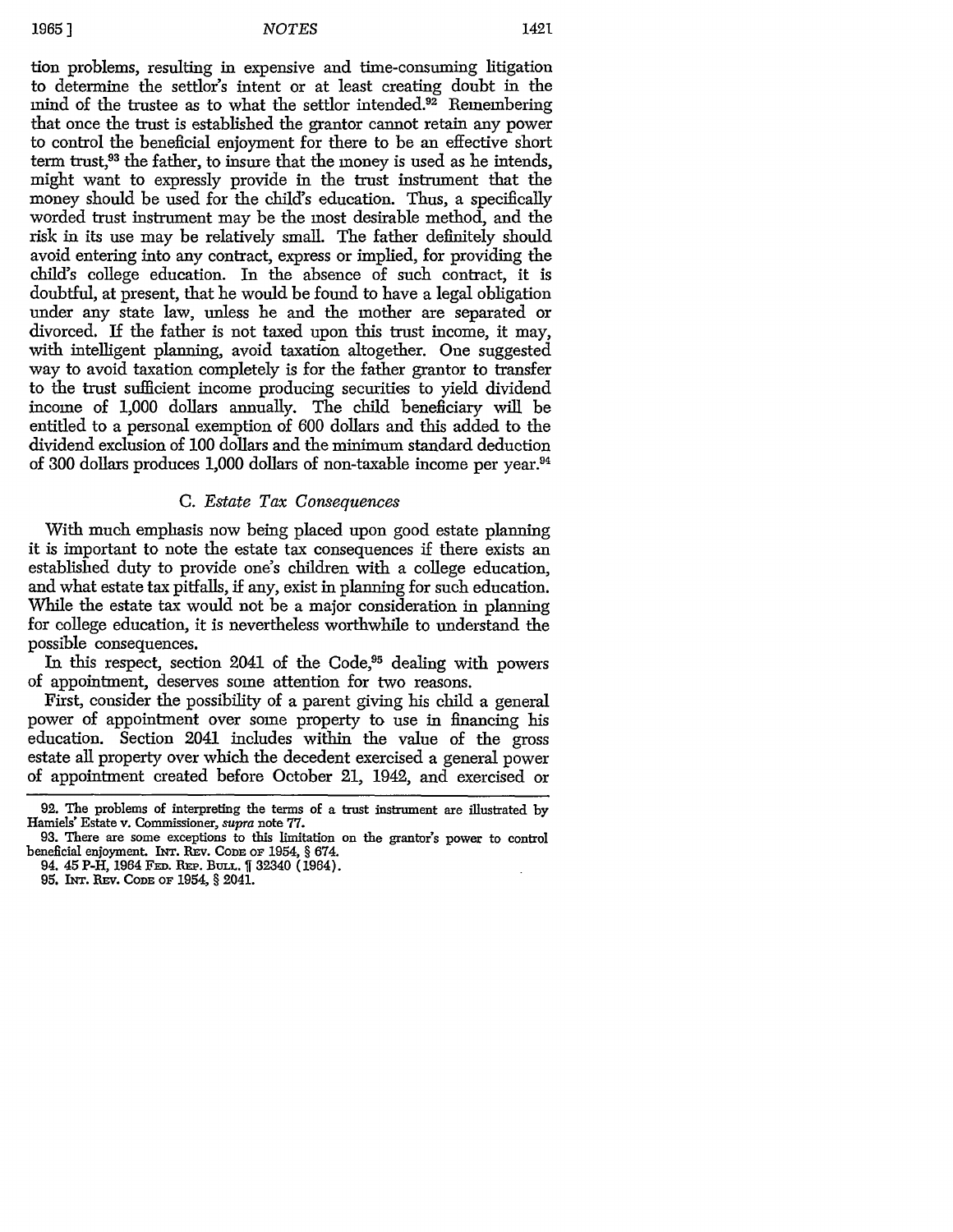held at death a general power of appointment created on or after October 21, 1942. This section goes on to provide that the term "general power of appointment" does not include "a power to consume, invade, or appropriate property for the benefit of the decedent which is limited by an ascertainable standard relating to the health, education, support or maintenance of the decedent .... **."** If a parent wishes to give his son a power of appointment over property which power is limited by an ascertainable education or support standard then such power will not be includible in the son's gross estate under section 2041. Now suppose that the father sets up a trust which provides that the son may invade corpus for the purpose of financing his college education. Would the college education be included within the language of the statutory exception so as to prevent the son from having a general power of appointment over the corpus?

This question is clearly put to rest by the Treasury Regulations. They provide that "powers exercisable for the holder's . . . 'education, including college and professional education **. .** . **'** are limited by the requisite standard not to be treated as general powers of appointment, and hence will not be includible in the holder's gross estate."<sup>96</sup>

The regulations further point out that the synonymous words support and maintenance are not to be limited to the bare necessities of life. While the taxpayer would appear to have his permissible conduct clearly set out, a note of caution is in order. While the Treasury has seen fit to give broad scope to the definitive limitation on general powers of appointment in permitting many powers to be termed special, such interpretation is subject to change at the discretion of the Treasury, so some care is in order. In drafting a trust instrument which gives one's son a power of appointment, the language should preclude any conclusion that it delegates a general power of appointment in case the Treasury were to revoke the present regulations.

While the present regulations are subject to change, their approach is commendable and hopefully represents an established attitude. Section 2041 certainly means to exclude from one's gross estate any property over which he holds a power merely to apply such property toward payment for his life necessaries. It would be quite unreasonable and unfair to treat such necessaries as being only the bare necessities of life. Instead, it seems eminently correct to say that necessities here has a broad scope and includes such things as a college or professional education, for the statute expressly refers to education. This does no more than keep the estate tax abreast **of** the actualities of modem life.

**<sup>96.</sup>** Treas. Reg. § 20.2041-1(c) **(1958),** as amended, T.D. **6526, 1961-1** CuM. **BULL.** 402.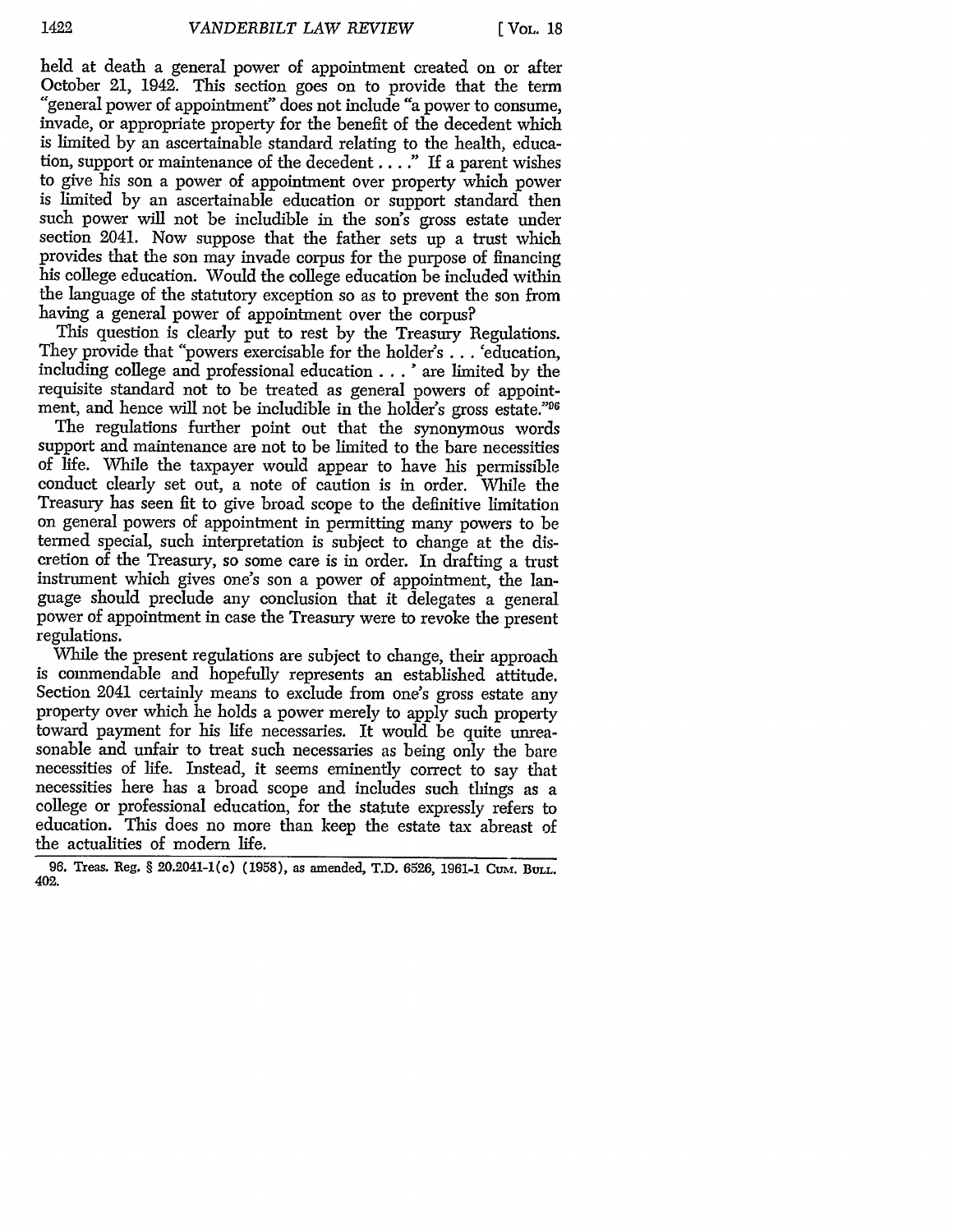A second aspect of section 2041 deals more directly with the question itself of whether a parent owes his children a college education and presents a more serious danger to the father holding a power of appointment. It is provided in section 2041 that a general power is one exercisable in favor of the decedent or his creditors. Assume that the decedent possessed at his death a power to provide for a dependent's college education, or to discharge some other legal obligation. An obvious way in which this could arise would be for a grandfather to establish a support trust for his minor grandchild, and appoint his son as trustee. If there is a legal obligation to provide a college education the question is whether the decedent's power to discharge it represents a power exercisable in favor of the decedent. The regulations provide that "[a] power of appointment exercisable for the purpose of discharging a legal obligation of the decedent or for his pecuniary benefit is considered a power of appointment exercisable in favor of the decedent or his creditors."<sup>97</sup>

Thus, assuming the position of the Code and regulations to be accurate, consider the instance where a father sets up a trust and retains a power to distribute amounts to be used for his son's college education. That the term legal obligation is meant to include the legal obligation of support cannot be open to serious doubt.<sup>98</sup> If a college education is found to be a legal obligation of support of the father, then that power will be a general power of appointment includible in the father's gross estate. Essentially the same tax situation would be presented **if** the grandfather were the grantor and made the father trustee under the trust with support payments to be made to the child. Just what amount or valuation will be placed on this power? Without engaging in a detailed analysis of what valuation procedure would be used it may be generally noted that the gross estate includes all property over which the decedent held a general power of appointment, whether exercised or not with respect to a post-1942 power.

Of course, an always present estate tax provision to be kept in mind is the so-called retained life estate provision. This provides that there shall be included in the gross estate of the decedent the value of any property transferred by the decedent if he has retained the use, possession, right to income or other enjoyment of the transferred property for a period which does not end before his death.99

If the decedent has set up an irrevocable trust under which an inde-

<sup>97.</sup> *Ibid.* This raises a most interesting jurisprudential question. Holmes' scientific pragmatic approach has been that where no legal remedy exists there can be no legal right. Holmes, *The Path of the Law,* 10 HAnv. L. **REv.** 457, 458 (1897). For exploration of alternate views, see FULLER, THE PROBLEMS OF JURISPRUDENCE, 627-38 (1949).

**<sup>98.</sup>** Stevens, *Pitfalls in Inter Vivos Trusts,* 37 TAXES 1088, 1090-91 (1959).

<sup>99.</sup> INT. REV. CODE OF 1954, § 2036.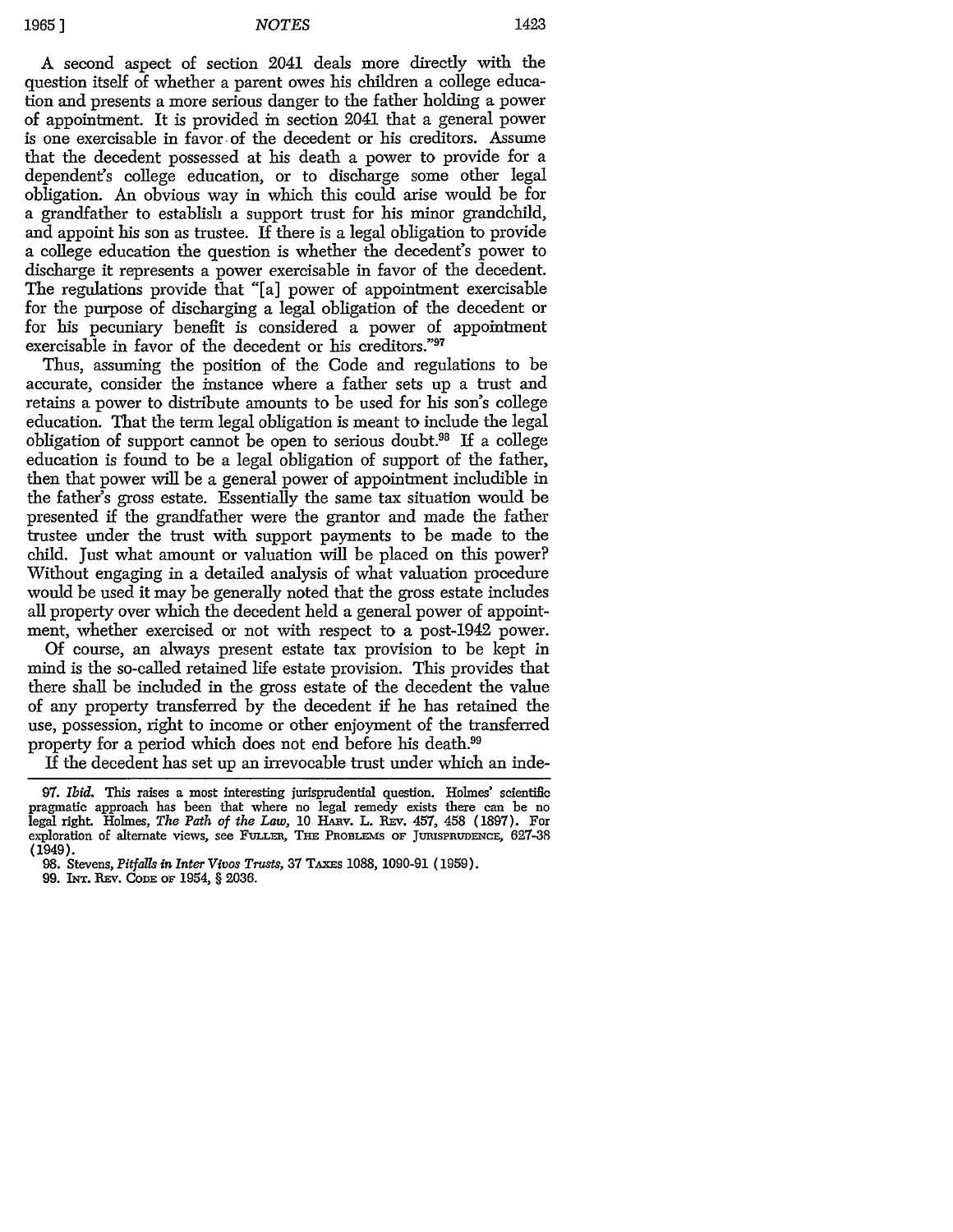pendent trustee is directed to apply the trust income for the support and maintenance of the children what will be the estate tax consequences to the decedent settlor? The regulations clearly provide that if the trust income must be applied toward the discharge of a legal obligation of the decedent, including the legal obligation of support, then the decedent will be considered to have retained or reserved a life estate.100 Therefore, this would mean that if the trust indenture required that the income be applied toward the child's college education, 101 and the settlor had a legal obligation to provide such education, then the corpus of the trust from which this income be derived will be included in the decedent's gross estate.<sup>102</sup>

Another area of tax consequence, beyond the scope of this note, is the federal gift tax. While many intriguing gift tax problems may exist, all that can be done at this time is to mention the possibility of their existence. It is obvious that the creation of a trust may very well constitute at some point in time a completed gift to the beneficiary of the trust. **All** that can be done in this note is to point out to planners the existence of potential gift tax consequences.<sup>103</sup>

#### V. ENFORCEMENT

Assuming that a father has a legal obligation to provide a college education for his children, the question arises as to what remedies exist if he breaches this duty, and who may initiate legal action to enforce these remedies.

Two possible types of legal proceedings for enforcement of the obligation must be considered, civil actions and criminal proceedings. Looking at the latter first, in all American jurisdictions a parent may be criminally liable if his failure to properly support his child is sufficient to constitute a willful injury to the child or amounts to criminal negligence.<sup>104</sup> It seems quite unlikely that a mere refusal or failure to provide a college education for one's child would rise to the level of

<sup>100.</sup> Treas. Reg. § 20.2036-2 (1958).

<sup>101.</sup> For a holding that the regulations would not include a trust which provided merely that the trustee could so apply the income, but was not expressly compelled to do so, see Commissioner v. Douglass' Estate, 143 F.2d **961** (3rd Cir. 1944).

<sup>102.</sup> While § 2038 includes within the settlor's estate property over which he has retained a power to effect the beneficial enjoyment, this section would include the power because it was a retained power and not because it was to be used in discharge of the settlor's legal obligation.

<sup>103.</sup> See, e.g., Curtis, *Gift Tax Pitfals in Establishing Trusts,* N.Y.U. 17th INST. ox FEan. TAx 1217 (1959).

<sup>104.</sup> *E.g.,* **A.A.** CODE tit. 34, § 90 (1958) (misdemeanor); OHmo REv. **CODE ANN.** *§* 3113.99 (Baldwin 1964). Almost all states distinguish two separate offenses, nonsupport and desertion, the gist of each being the parent's failure to provide proper support for his children. 4 VERNIER, AMERICAN FAMILY LAWS § 234.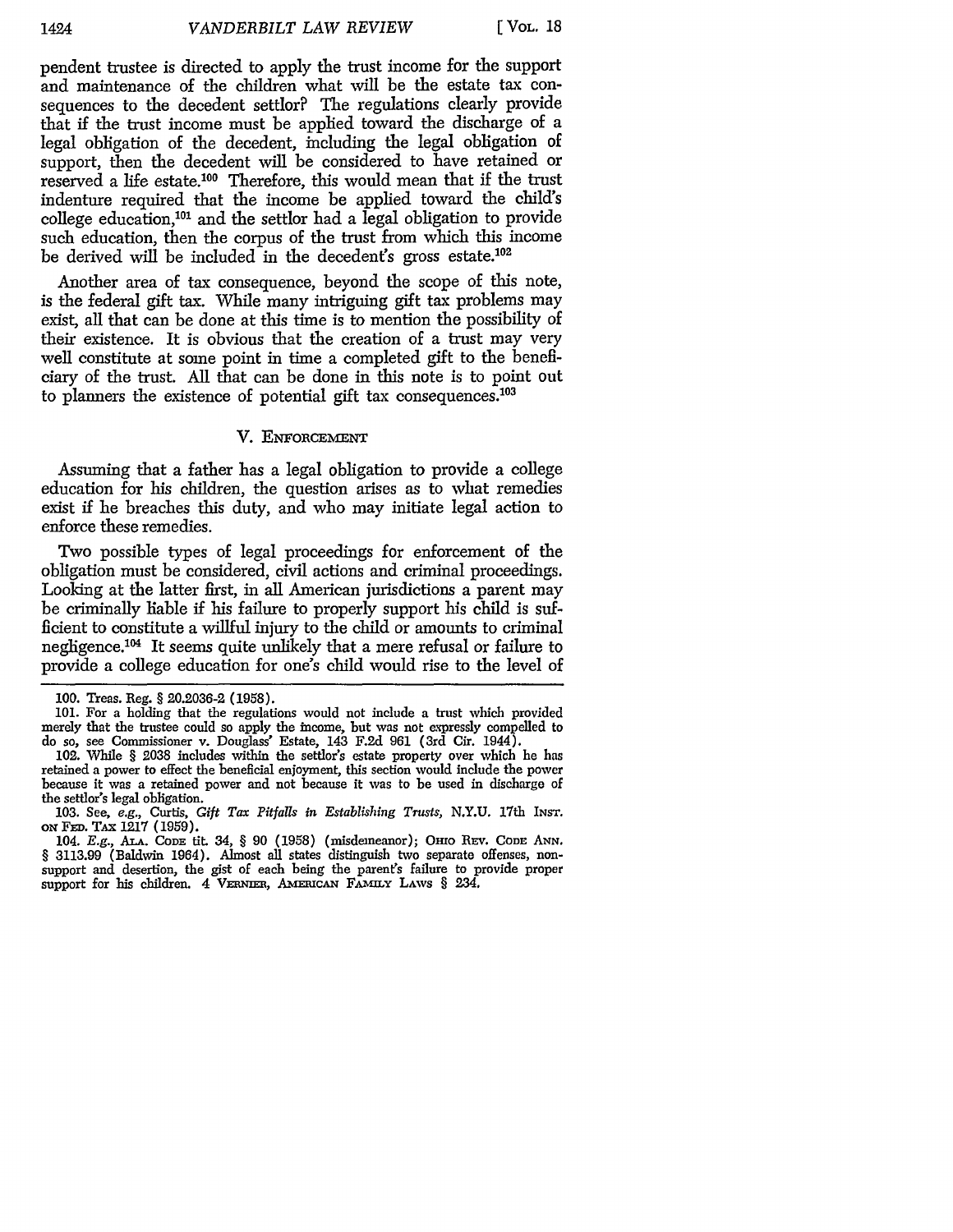criminal neglect within the meaning of any present statutes, and no reported cases so holding have been found.

On the other hand, certain civil actions definitely will lie for the failure of a parent properly to support his children. These actions are generally based upon the parent's refusal to provide necessaries for his children; thus, the extent to which an action lies to enforce provision for a college education will be determined by whether the college education is a necessary. Keeping in mind the prior discussions of this note and thereby assuming that a college education is, at least on some occasions, a necessary which a parent has a legal obligation to provide, examination will be made of the possible civil actions available.

The old common law rule, which is today the decisional law in several states, was that in the absence of statutory authorization a child could not maintain an action to enforce the performance of his parent's support obligations.<sup>105</sup> The courts of several states, however, have held that a child may maintain a support action against his parent independent of authorizing statutes.<sup>106</sup> In addition, some statutory provisions have been made for such actions.<sup>107</sup>

The division of the courts over this issue is based upon the judicial position as to the proper line to be drawn between judicial and parental authority. Those decisions denying such actions by the child have emphasized the strong public policy involved in preserving family harmony and parental discipline.<sup>108</sup>

A closer examination of some of these decisions will illustrate that family harmony and parental discipline are not adequate reasons. One court chose as its basis for denying a cause of action to a child in the custody of the divorced mother that the father had only a moral duty to provide the support, but then clearly showed that this was not the real reason for denying the action when it stated that the refusal to allow such suit "is founded upon public policy, and is designed to preserve the peace and harmony of the home

<sup>105.</sup> Sikes v. Sikes, 158 Ga. 406, 123 S.E. 694 (1924); Rawlings v. Rawlings, 121 Miss. 140, 83 So. 146 (1919); Huke v. Huke, 44 Mo. App. 308 (1891); Ailing v. Ailing, **52** N.J. **Eq.** 92, **27** Ad. 655 (1893); Baker v. Baker, 169 Tenn. 589, 89 S.W.2d 763 (1935); Yost v. Yost, **172** Md. 128, 190 At. 753 (1937); Price v. Price, **197** S.W.2d 200 (Tex. Civ. App. 1946).

<sup>106.</sup> Schneider v. Schneider, 141 F.2d 542 (D.C. Cir. 1944); Upchurch v. Upchurch, 196 Ark. 324, **117** S.W.2d 339 (1938); Paxton v. Paxton, **150** Cal. 667, 89 Pac. 1083 (1907); McQuade v. McQuade, 145 Colo. 218, 358 **P.2d** 470 (1960); Cohen v. Markel, 111 A.2d **702** (Del. Ch. 1955); Parker v. Parker, 335 Ill. App. 293, 81 N.E.2d 755 (1948); Doughty v. Engler, 112 Kan. 583, 211 Pac. 619 (1923); Green v. Green, 210 N.C. 147, 185 S.E. 651 (1938); Campbell v. Campbell, 200 S.C. 67, 20 S.E.2d **237** (1942); McClaugherty v. McClaugherty, 180 Va. 51, 21 S.E.2d 761 (1942). 107. Fagan v. Fagan, 43 Cal. App. 2d 189, 110 **P.2d** 520 (1941).

**<sup>108.</sup>** See authorities cited note **105** supra.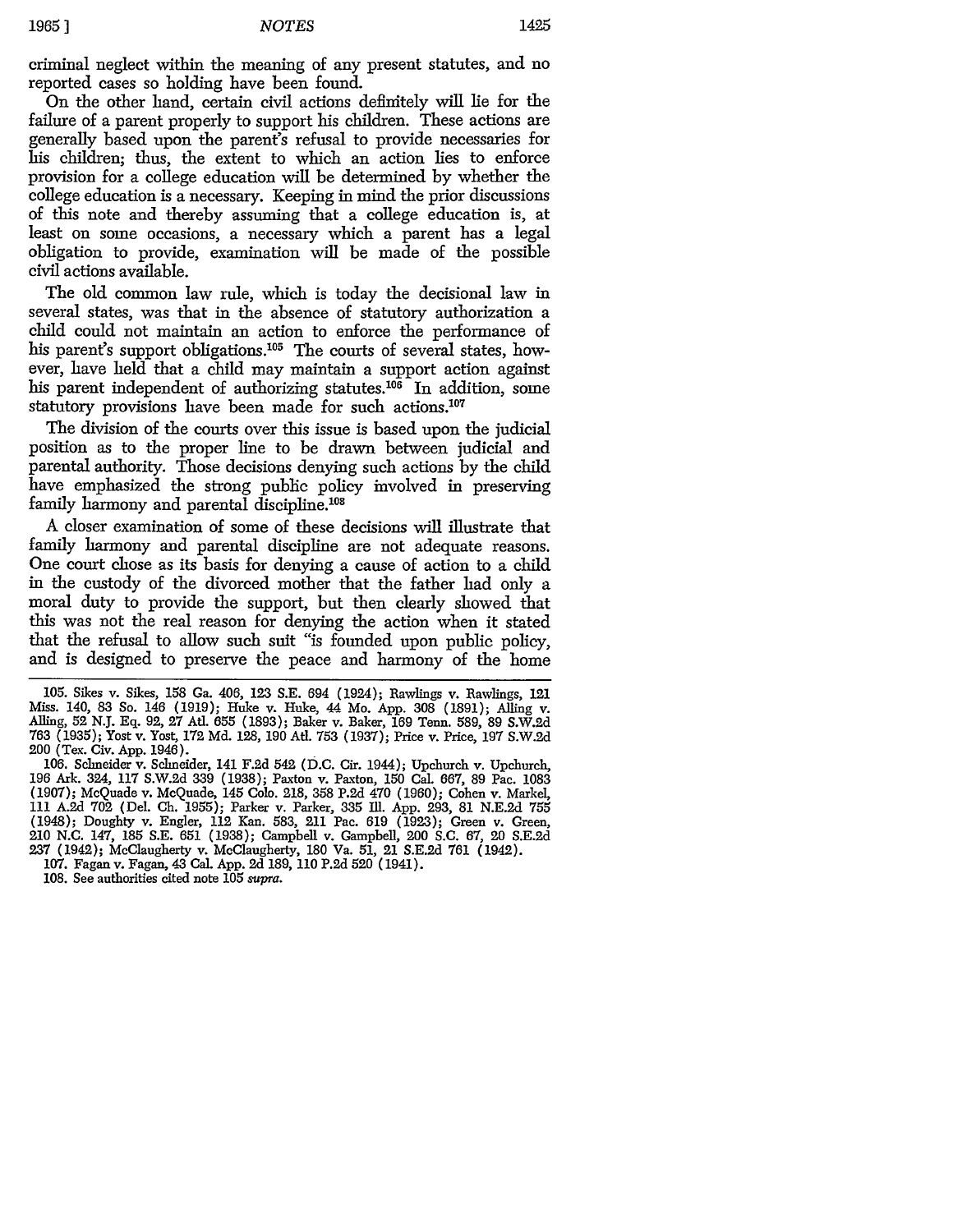*....* **,"109** Another court expressly recognized the deserting father's legal obligation, but nevertheless said that the children were remediless.<sup>110</sup> The court reasoned that parental authority should not be displaced by judicial fiat, and further cautioned against the possible danger of suits by unruly or disobedient children. The court failed, or at least refused, to recognize that when the family is separated and the mother has custody of the child, the father's authority has already been replaced by judicial intervention, and in such instances there can hardly be any family harmony left to be interrupted. The dissent in the case pointed out that where, as the majority in this case expressly recognized, a legal duty exists a court should be compelled to enforce that duty.<sup>111</sup> The Tennessee Supreme Court's answer to the need for a remedy when a legal liability exists was simply that the child need be given no cause of action since an action could be brought by those furnishing necessaries to the child. In the case of *Baker v. Baker*,<sup>112</sup> a child sued the divorced father for support and maintenance. The court expressly recognized the father's legal liability for support, but said the child was not the proper party to maintain the action. Such a result gives too little attention to the strong interests of the child to enforce the obligation. It would seem that if the father has a duty to support the child, then the duty is owed to the child<sup>113</sup> (and perhaps to society as well) who is therefore entitled to the support and who undoubtedly suffers the legal wrong when the duty is breached, and certainly the person wronged and to whom the duty is owed should be allowed to maintain an action to enforce it. On the other hand, it is impractical to give the enforcement of the duty solely to third persons furnishing necessaries to the child, for such persons may not provide the necessaries in the first instance unless assured of payment without resort to court action. In the case of an action for a college education, the child would probably be old enough to bring the action to insure the father's compliance, or the child could sue by next friend.

Much sounder are the judicial decisions allowing actions by the wronged children.<sup>114</sup> One such decision is *Green v. Green*,<sup>115</sup> where the court allowed an illegitimate child, whose parents were divorced, to maintain an action for support and maintenance against his father. The court correctly noted that the primary objection to such actions

111. *ibid.*

- 114. See authorities cited note 106 supra.
- 115. 210 N.C. 147, 185 S.E. 651 (1936), 15 N.C. L. REV. 67 (1936).

<sup>109.</sup> Yost v. Yost, 172 Md. 128, 134, 190 Ad. 753, 756 (1937).

<sup>110.</sup> Rawlings v. Rawlings, supra note 105.

<sup>112. 169</sup> Tenn. 589, 89 S.W.2d 763 (1935).

<sup>113.</sup> That it is the child to whom the duty is owed was recognized in McQuade v. McQuade, supra note 106.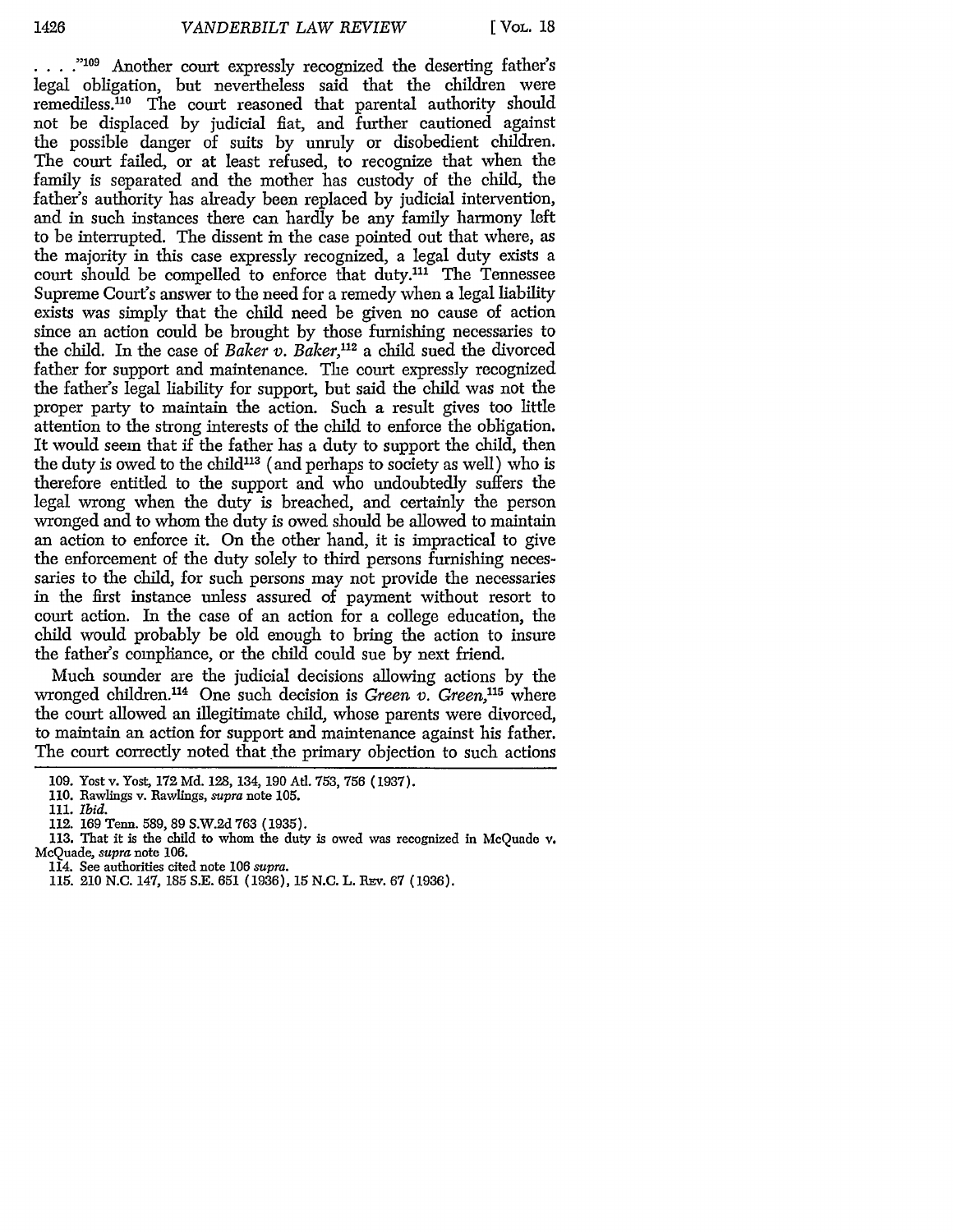was that they would tend to disrupt the family relationship, but that when the family relationship has already been disrupted, then the reason for the rule has been erased. Thus, it can be implied from the opinion that if the allowance of such action would actually tend to disrupt the harmony of the home, then it might not be allowed. In all of the reported decisions allowing the child to maintain the action there had already been some disruption of the family relationship such as divorce or separation. It appears to be an open question whether in the united family situation an action by the child could be maintained. It may not be a matter of much practical significance, however, as it seems highly probable that in most instances the father would be providing all of the family necessaries which were within his capabilities. In the united family situation the factors of family peace and harmony, and preservation of the parents' discretion in the operation of the family unit tend to be of paramount importance. Another consideration is that in united family situations there may well be no legally enforceable duty, for as it has been cogently put, "the duty to support the integrated family is a curious sort of unliquidated obligation which in its nature and extent is more societal and moral than legally enforceable."116

In addition to the child other parties may maintain actions to compel the father to perform his obligation. As previously mentioned a third party who has supplied necessaries to the minor may be able to recover the reasonable value thereof from the father. In addition, statutes may authorize actions by proper welfare authorities and other interested parties to compel the father to perform his obligation or to obtain reimbursement for expenses incurred by others in carrying out the father's duties.

It may be concluded that reason and necessity demand that the child be allowed to sue his father for support when such action will not tend to disrupt the harmony of the family unit. In many instances, the statutes or decisional law of the state will authorize such action and it is hoped that the dissenting states will soon discard their outmoded views and adopt this approach. It would seem advisable that the matter be covered by statutory enactment.<sup>117</sup> Certainly, in those situations where the obligation exists, there should be adequate means for its enforcement.

<sup>116.</sup> Pedrick, *supra* note 73, at 64.

<sup>117.</sup> The present statutory provisions are quite varied, but an examination of a few jurisdictions indicates three types of parties which may maintain actions to enforce the support obligations: (1) the child himself, (2) relatives of the child, (3) local government officials. See ArA. CODE tit. 34, §§ 93, 113 (1958). But not all statutes declare who has standing to maintain the action and in such jurisdictions it is suggested that one would have to proceed under the prevailing rules of common law.